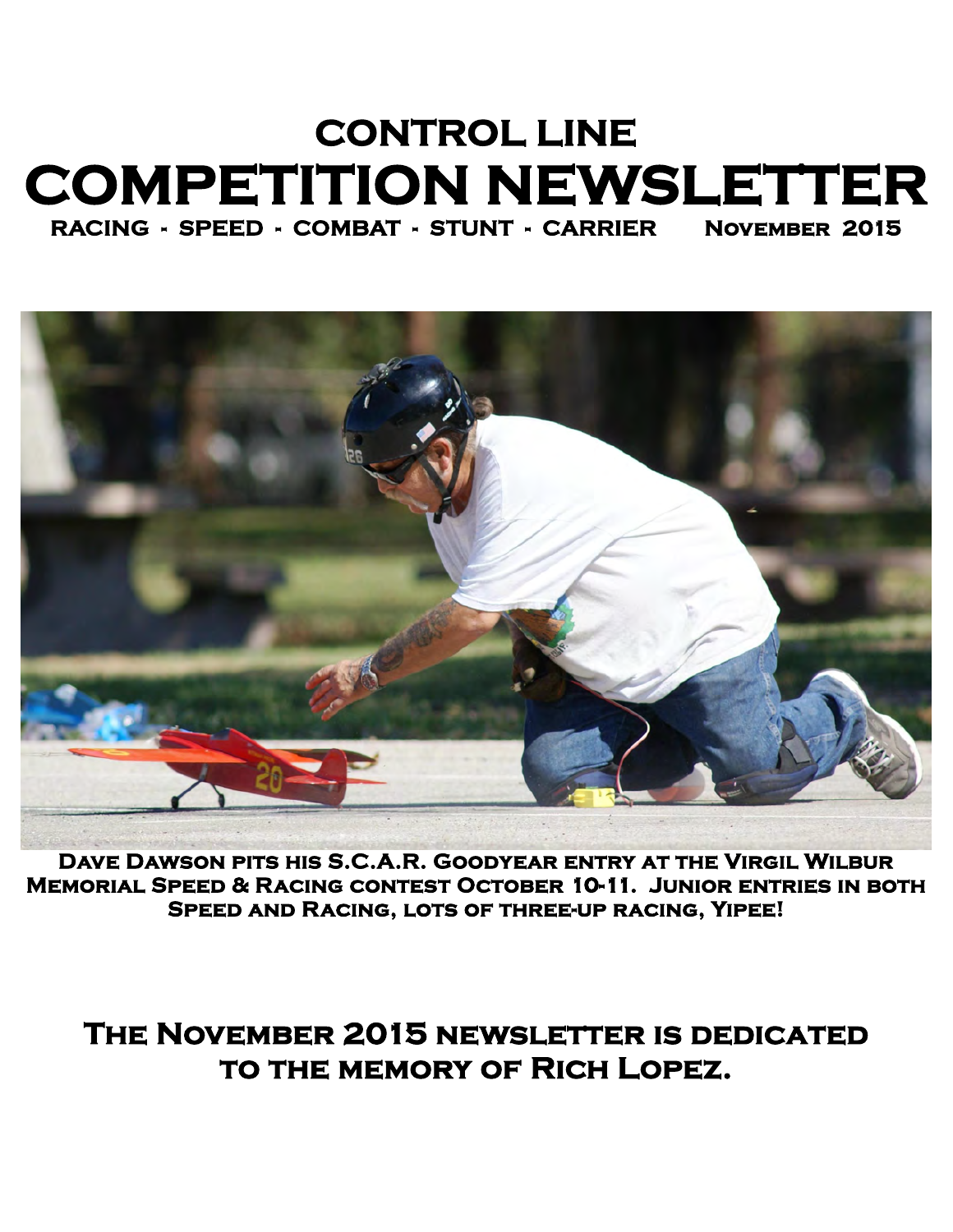## **Whittier Narrows Racing & Speed Calendar For 2015**

## **December 5-6 2015 Toys For Tots Speed & Racing**

**Speed Events:** All Speed events including electric, 301-310 & 606-607 + Perky, NASS Sport Jet, and C-Speed. Speed flying Saturday and Sunday.

**Racing Events:** Musciano Log Racing, Super Slow Rat/Fox Race, NCLRA Quickie Rat, NCLRA Clown Race, and S.C.A.R. Goodyear PLUS Mouse Race

**Entry Fee:** One new unwrapped toy, approximate value \$10-\$20 **CD:** Howard Doering

**Whittier Narrows Park now charges \$6.00 per weekend day entry fee**! You can buy an annual pass from the bureaucrats at the Park Headquarters (weekdays only) for \$25.00 if you are a member of one of the local clubs. All events are AMA sanctioned. Membership is available on site. All pitmen must wear protective headgear while racing or during practice. Before you set out on a cross-country trek, verify the event date and

| rocation nave not enanged. |              |                                                   |
|----------------------------|--------------|---------------------------------------------------|
| <b>Speed contacts:</b>     |              | Howard Doering (714) 638-4937 Cell (714) 394-5304 |
|                            | Joe Brownlee | $(714)$ 895-1857 Cell (714) 393-1940              |
| <b>Racing contacts:</b>    | Ron Duly     | $(818) 843 - 174$                                 |
|                            | Don Burke    | $(714)$ 329-1457                                  |



location have not changed.

Re-purposed: No 1/2A Proto - No Problem.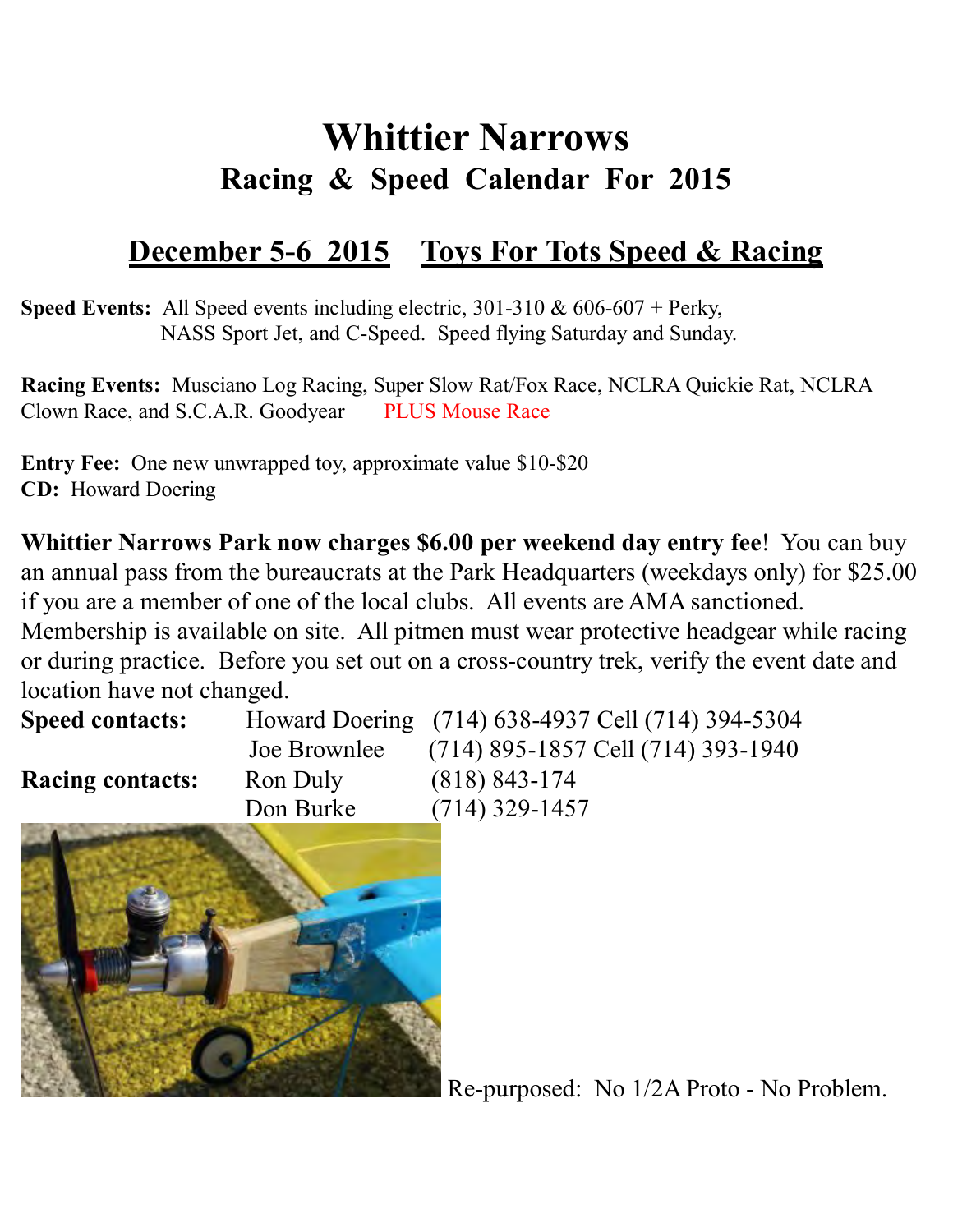## **MIDDLESEX MODELERS & SJAM SCHEDULE**

**November 1** Heavy Metal, Super Slow Rat, Fast Rat, Sportsman Clown SJAM Brian Silversmith 732-274-4961

**November 15** Foxberg, Sportsman Clown, NCLRA Clown (60 foot lines) SJAM Phil Valente 610-696-6469

**Link to Delphi Speed Forum: http://forums.delphiforums.com/flyfast/messages Link to Stunthangar: http://stunthangar.com/smf/index.php?board=23.0 Link to kill time: http://www.flightradar24.com/SKW6211 Corrected address New Link: http://www.theaerosmith.com/index\_1.html** Bob Beecroft's site, be sure to look at Cool Coxes and Veco Series 100's **Link to Club Tamaran:** Combat oriented but many useful items for Racing and Speed **http://www.clubtamaran.com/combate.htm Link to Weather Underground: http://www.wunderground.com/ Link to McMaster-Carr: http://www.mcmaster.com/**

## **HOBBY SUPPLIERS**

**Eichenberger Products:** Carbon Fibre and Composite Epoxy/Glass props for Speed and Racing. Carbon tops for 21-40's and more. Steve Eichenberger 480-730-0016 **seichenberger@cox.net**

Old Magazine Plans On CD: e-mail Tom Wilk at: **tawilk636@live.com** If he doesn't have it, you probably don't need it.

**Eliminator Props: http://eliminatorprops.com/store/**

**Mike's Racing Products: Mike1north@talktalk.net** (see June 2012 newsletter)



 **OPS Engines America: Bill Hughes williamhughes4@att.net**  Engines/Parts Prices start at around \$150.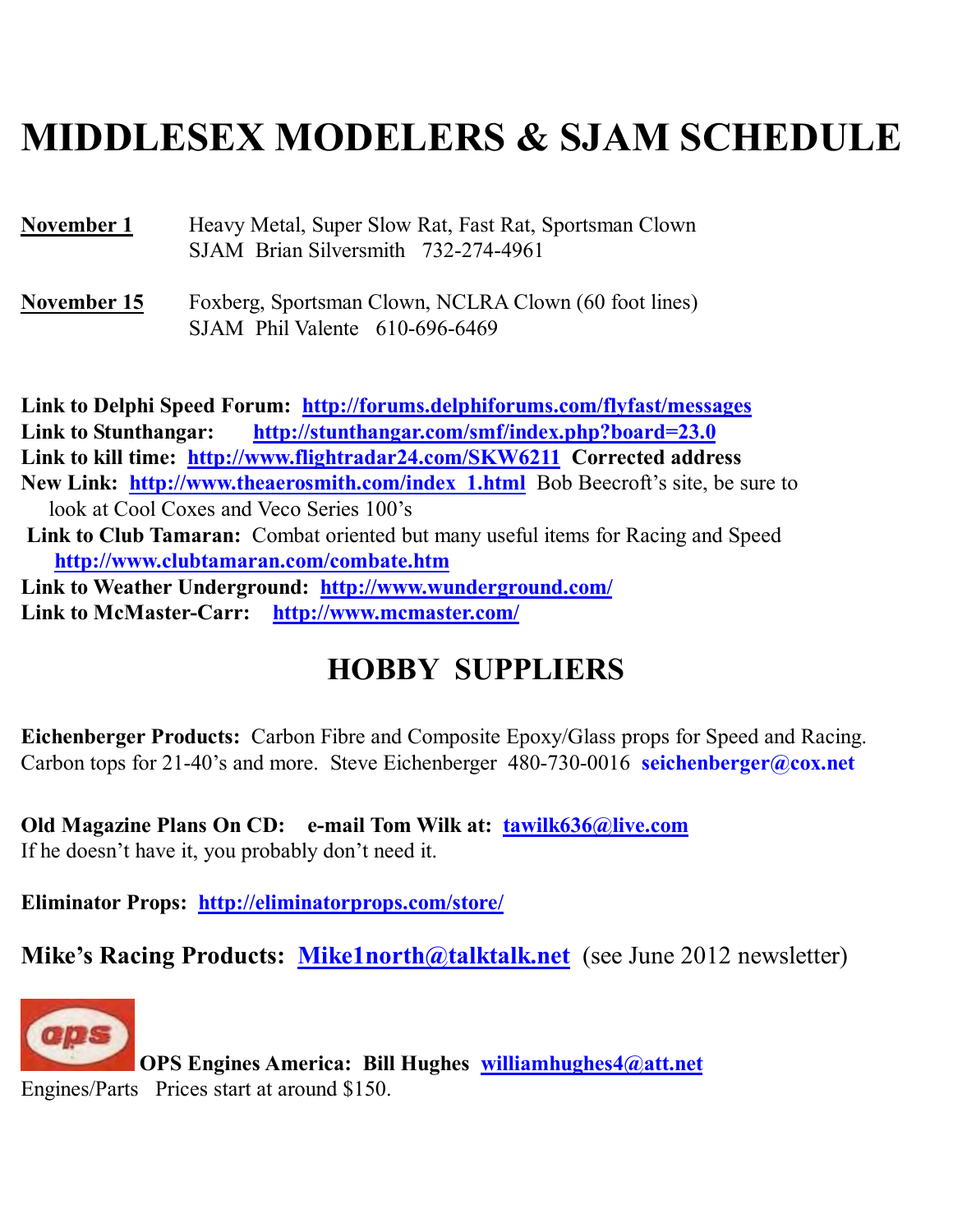### **Marc Warwashana: Don's wheels, fastfills, etc. whellieman@gmail.com**

**Paul Smit**: (filler valves, wheels, etc. see May 2012 newsletter) **2482@nokwi.co.za**

**Andrew Nugent**: **Andrew.n5@bigpond.com** (The May 2013 newsletter has an article on Andrew's services or just e-mail him)

**Brodak Manufacturing: http://www.brodak.com**

**Goodyear Plans: Doug Mayer: mayer@kmd-arch.com**

Fuel Shutoffs: Dale Long: DirtyDshutoffs@dslextreme.com Guaranteed to work! USA only.

**Adriano Molteni:** Ultra high quality flying lines, Nelson style plug, F2d models, props and mounts. **adrieanto@gmail.com**

**The Craftsman:** Stunt and Racing Engine Tuning (OS, S.T., Fox, K&B, Cox) Custom Kit Building - Ready to cover. Contact: **Jed Kusik jedeeflyer@aol.com**

**Cox engines/parts and KK Specialty items: Darrell Albert RacerAlbert1@aol.com**

**Doctor Diesel (Eric Clutton) P.A.W. Diesels: www.cafes.net/doctordiesel doctordiesel@cafes.net** 

**Streamer Shuttle: http://streamershuttle.blogspot.com**

**Fast Hippy Speed Products:** Tanks, torque units, titanium bell cranks, etc. Marty Higgs **ukiespeedman@hotmail.com** 

**Hobbypartz:** Cheap source for the ASP S15A which is legal for Sport Goodyear at the 2015 Nationals, now \$43.40**. www.hobbypartz.com** Bill Bischoff sells a venturi and needle valve assembly for \$10.00 per item plus \$3.00 shipping, **billbisch@hotmail.com**

**ZZ Props:** Full line of quality Glass & Carbon Fiber props for Control Line Speed & Racing. Contact Mike Hazel at: 503-859-2905 Day Phone or 503-871-1057 24 Hour Phone **zzclspeed@aol.com**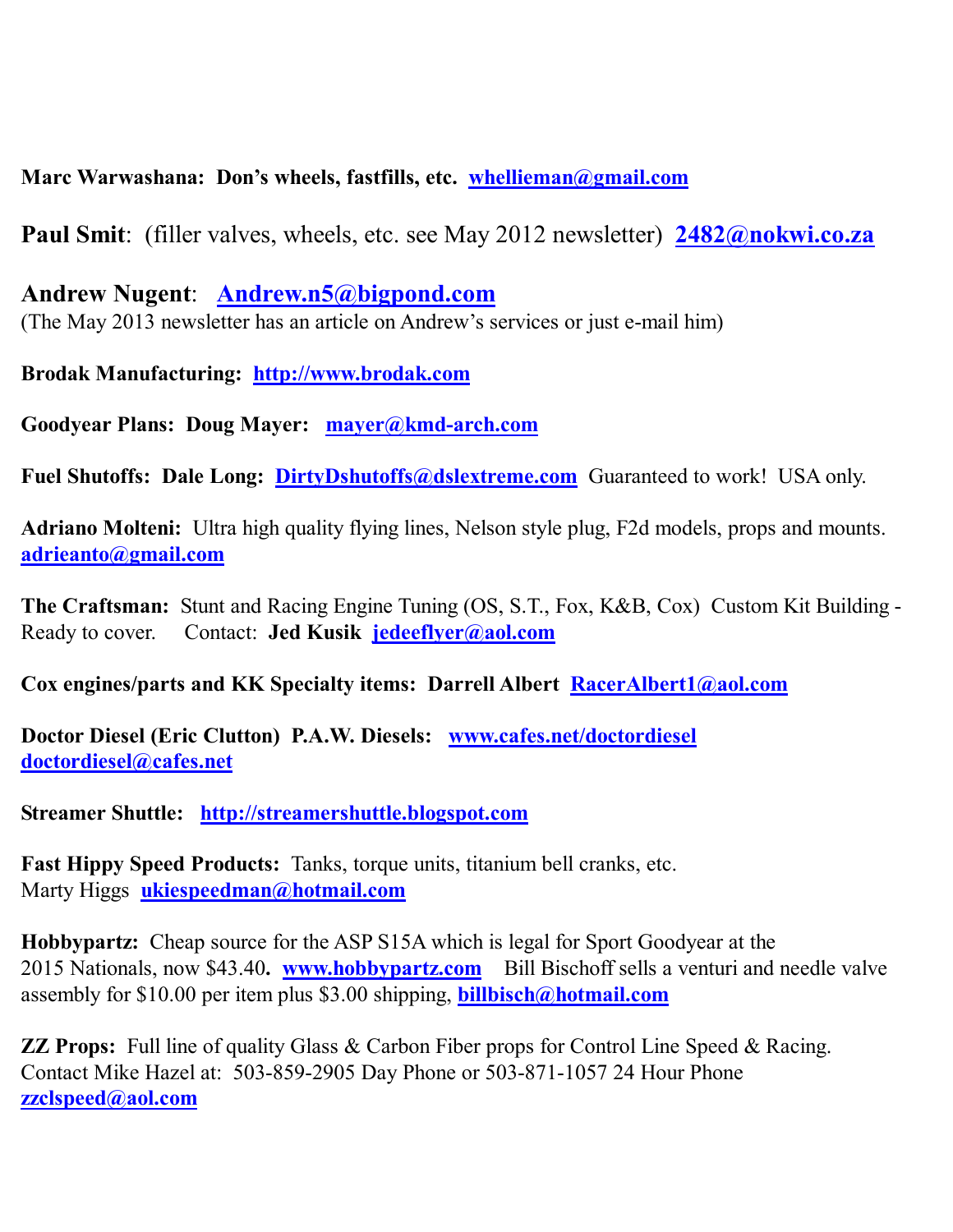

 **MBS Model Supply** 

P.O. Box 282 Auburn, KS 66402-0282 **http://mbsmodelsupply.com/** Phone: After 5:00 p.m. Central time or weekends only (785) 256-2583 Cell: (785) 221-7042

**HobbyKing:** Red Head Pulse Jet, reeds, nozzles, igniter. **http://www.hobbyking.com**

**BMJR Models:** Freeflight, R/C, Control Line and Accessories. Laser kits**. www.bmjrmodels.com**



**Frank Bowman:** Custom rings for old to modern engines. Old stock parts for some engines. E-mail for a list: **Ringmaster46@msn.com** 

**John Newton Speed Products:** Fiber glass shells for B-C-D Speed. Aluminum wing skins. Newtron 21 Sport Speed kit. Props for D-Speed and many other items. Contact John on his cell phone: 909-720-1940

## **Membership For Everyone**



 **National Control Line Racing Association: http://www.nclra.org/** Membership information and tons of other neat stuff that even non-members can look at. Membership is \$20 per year with an electronic newsletter (they actually send one out on a regular basis…. unlike some other newsletter). It's \$30 if you want a paper newsletter and live in the USA and \$35 for those living in the hinterlands.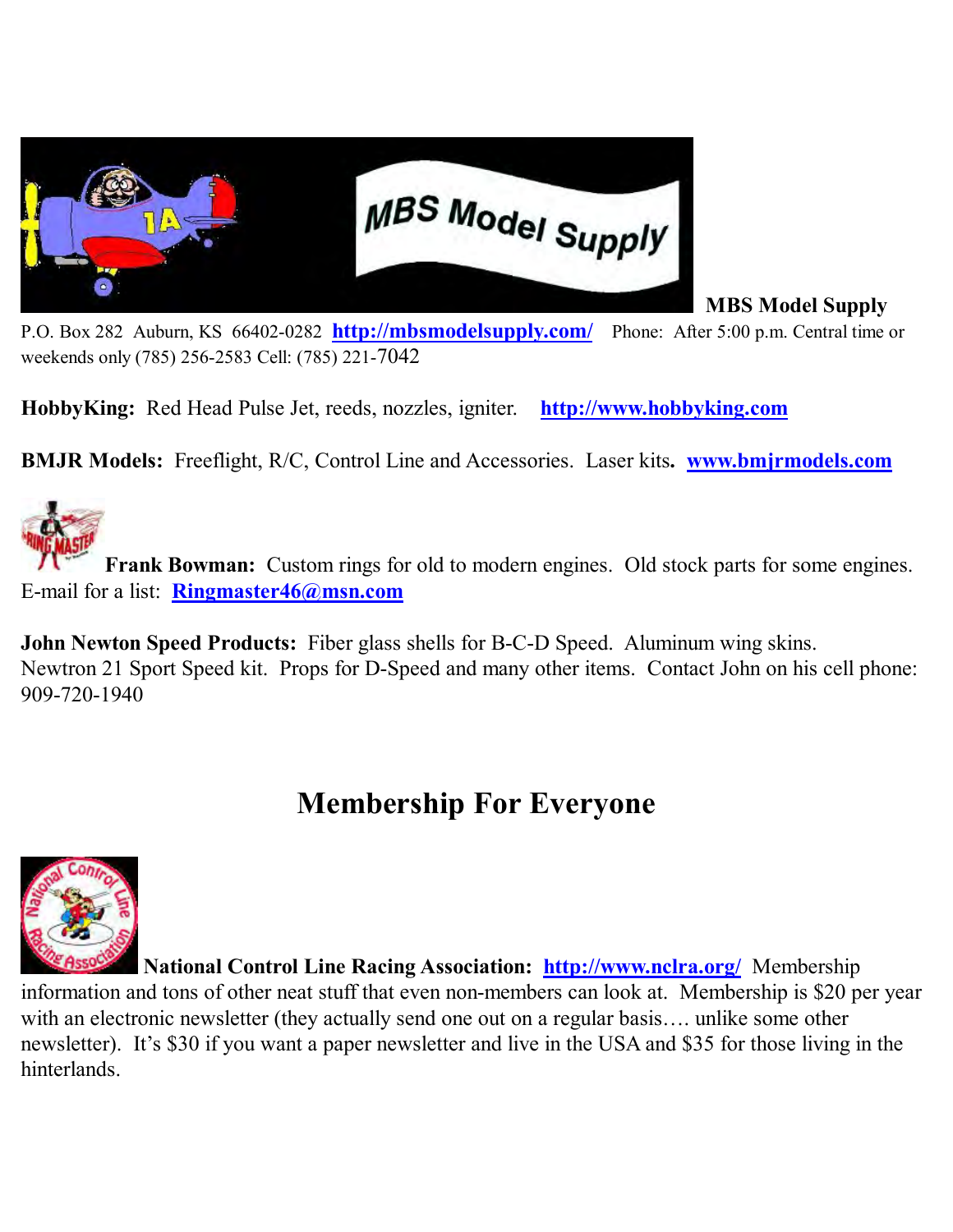

**Navy Carrier Society: http://www.navycarriersociety.org/joinNCS.aspx** 



**North American Speed Society:** http://clspeed.com/membership Membership is \$35 for USA and Canadian residents and \$45 international. PayPal OK



**MACA Miniature Aircraft Combat Association: http://www.macasite.org/** 



 **PAMPA Precision Aerobatics Model Pilots Association http://www.pampacl.org/** Membership starts at \$35.00.



**Combat Flyers Association http://combatflyers.co.uk/index.htm** Vintage and F2d Combat in the UK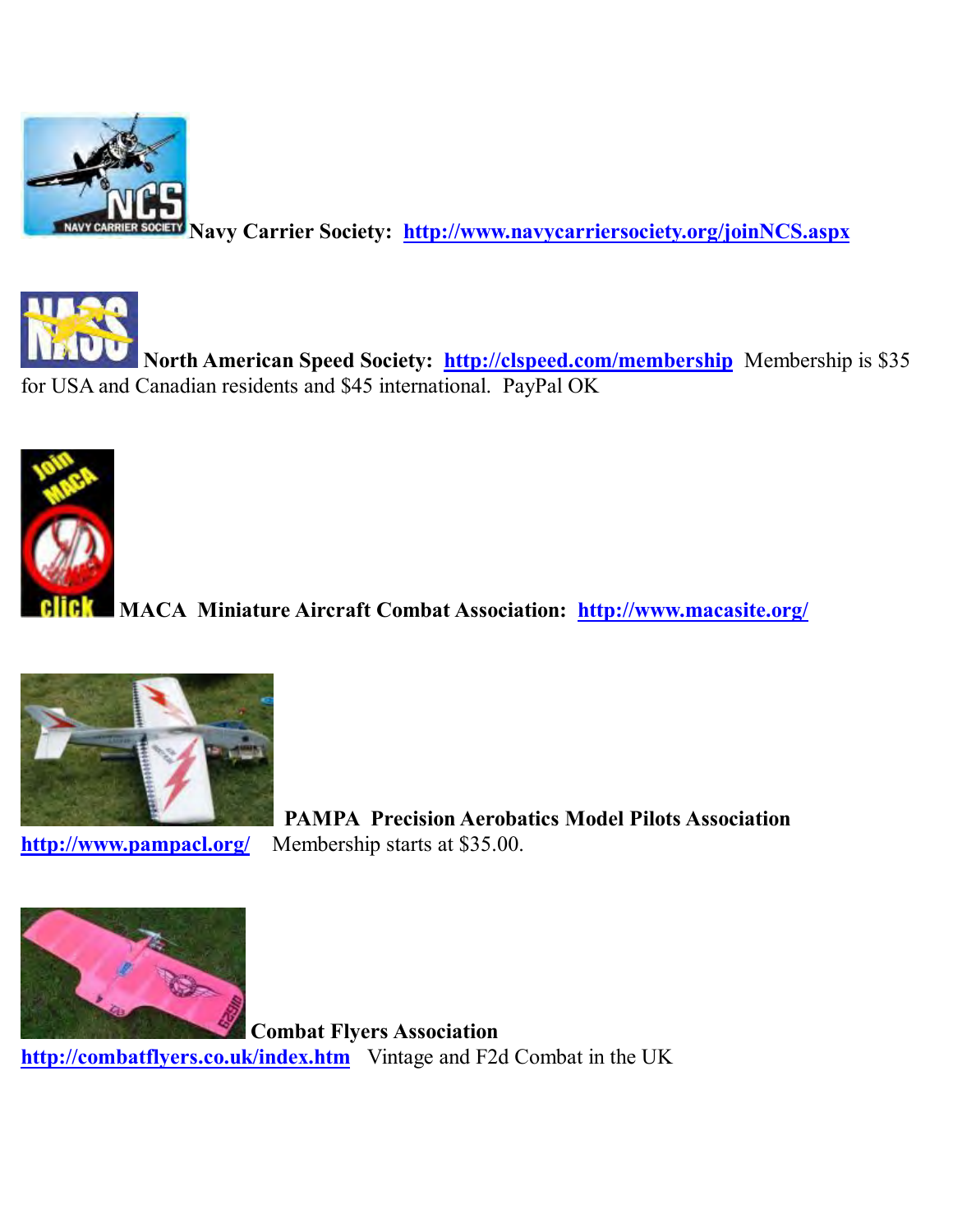

 **Academy of Model Aeronautics http://www.modelaircraft.org**



**World Cup F2ABCD + Support Events May 4-6** 



 **Control Line World Championships F2ABCD May 7-13 2016 http://www.cl-wch2016per.org/ Perth, Australia** 



 **Western Australia Championships May 15-17** 

**In addition to the World Championships program the committee has added three more days. At the end of the World championships there will be a lay day and then: Sunday May 15 F2F on the hard circle and Vintage Combat (Australian Rules) on the grass circle. Monday May 16 Classic FAI on the hard circle and 27 Goodyear on grass. Tuesday May 17 Combined Speed on the hard circle. This is a separate competition and not part of the World Championships or World Cup.** 



**http://brodak.com/control-line-world-subscription-1.html**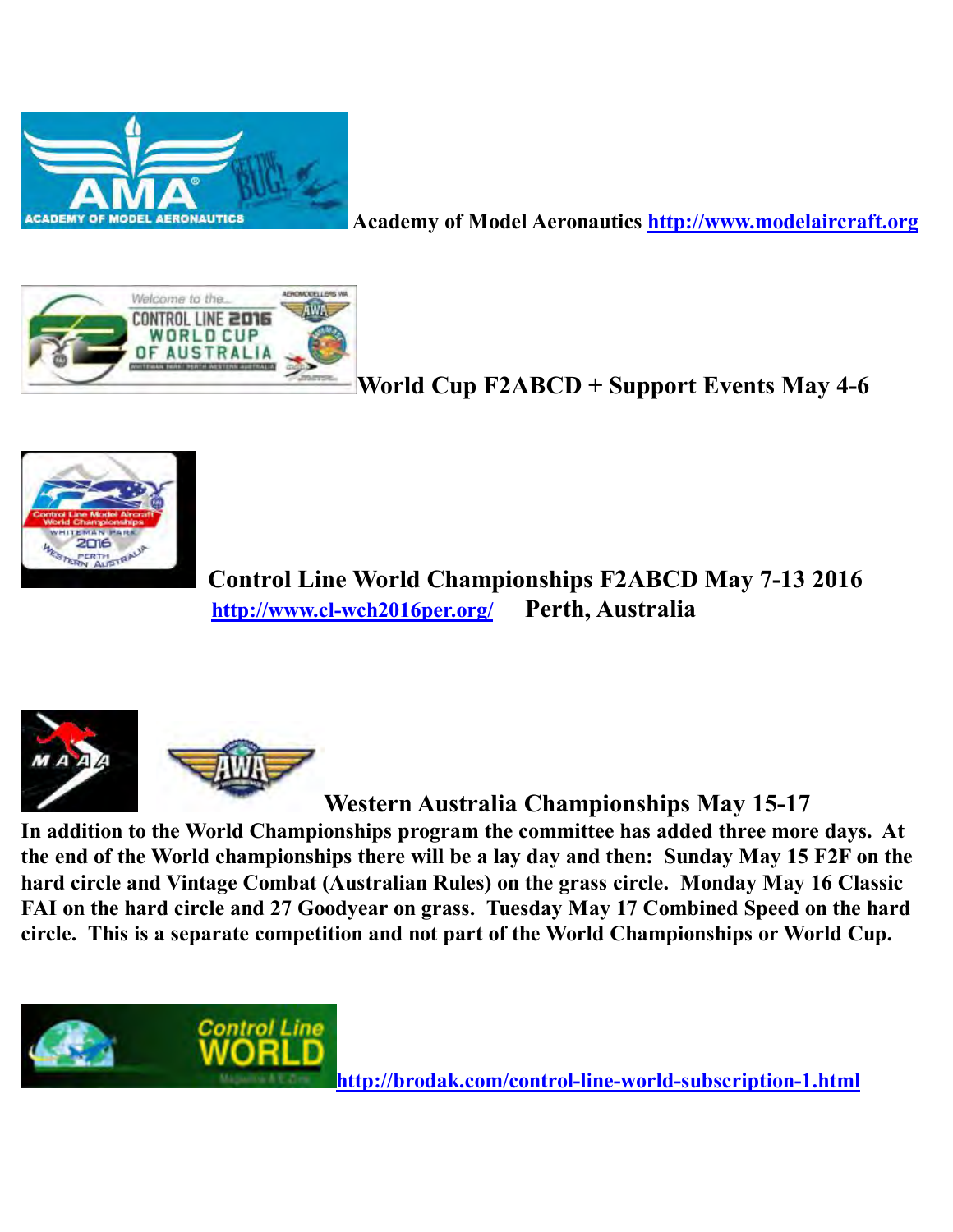## **East Coast Combat Champs 2015**

Phil Cartier 09/22/2015

Unfortunately this time we ended up with a contest in New Jersey that knocked out at least 2 entrants. We're planning on a little better coordination next year. Despite "CL dieing out" there are still lots of meets for the avid flyers.

That didn't keep the 6 flyers who showed up from having a good time.

| Name                        | Air<br>Time | Cuts             | <b>Bonus</b> | Total | Place          |
|-----------------------------|-------------|------------------|--------------|-------|----------------|
| <b>Phil Cartier</b><br>6249 | 1018        | 10               | 800          | 2618  | 1              |
| Dave Edwards<br>97344       | 1098        | 5                | 800          | 2398  | $\overline{2}$ |
| Fred Quedenfeld<br>58609    | 1076        | 3                | 800          | 2186  | 3              |
| Oleg Shusterman<br>599259   | 1117        | 3                | 800          | 2003  | $\overline{4}$ |
| Louis Lopez<br>110504       | 1053        | $\mathbf{1}$     | 800          | 1953  | 5              |
| Roy Glenn<br>27066          | 921         | $\boldsymbol{0}$ | 600          | 1521  | 6              |

Oleg and Roy started out with some nice flying but then decided to try the same airspace, only midair of the day. Fred started some combat maneuvering in three matches and got three cuts.

Phil's ten cuts were a near record. The best since we went to a 3 cut limit years ago was 11 by Louis.



Half A High Performance- Roy Glenn beat Dave Edwards, single elim.

Next year we'll have at least six, if we have to give the planes away!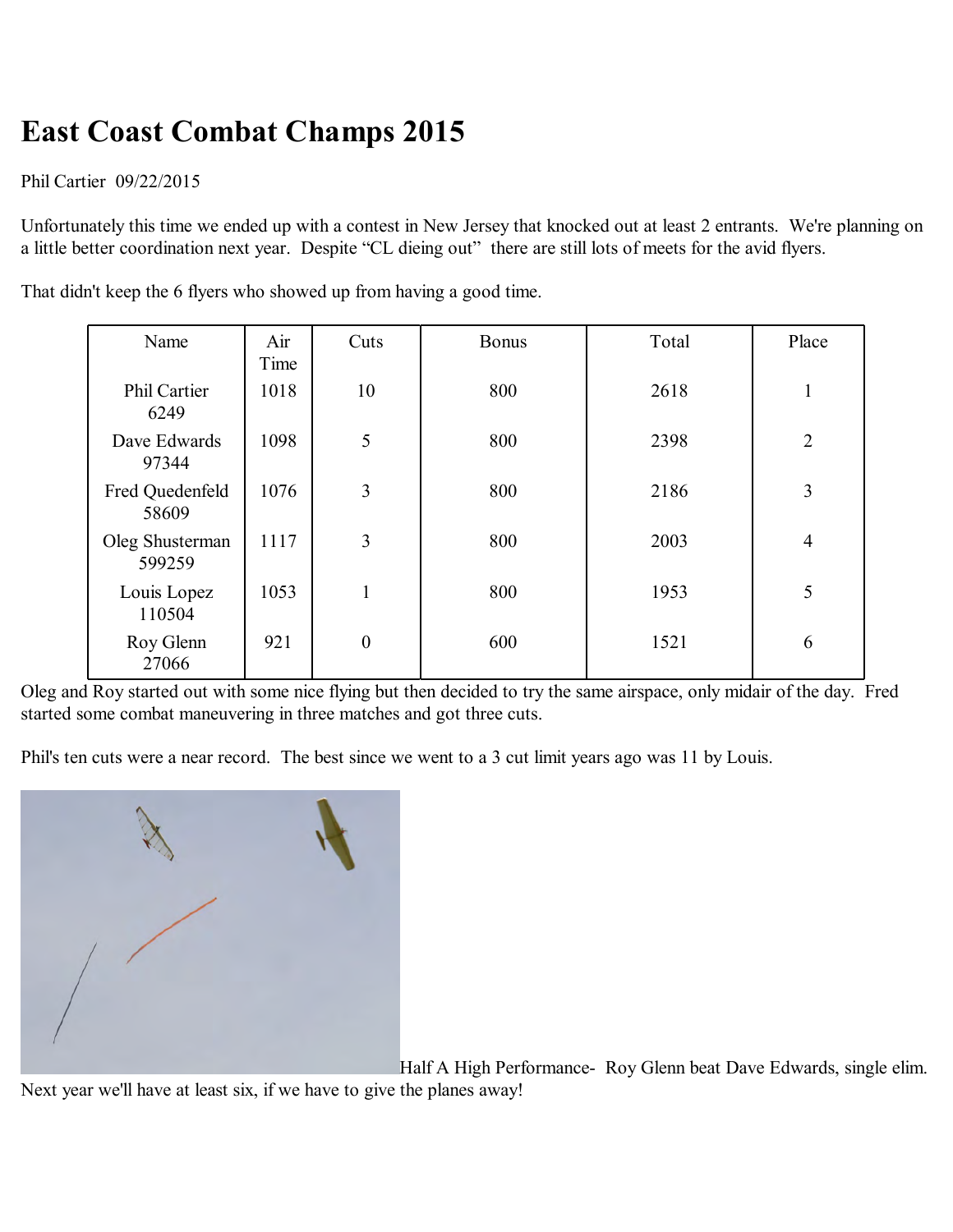Lunch was a great success, with 6 feet of sub sandwiches. We had a number of spectators, including a new young guy very interested in planes.

Roy looks for a first cut, flying Louis in the last round.



### **Albury, New South Wales, Australia Reported by Katoomba Klyde**

### **F2A Speed**

| 1. Andrew Heath   | 286.9kph |
|-------------------|----------|
| 2. Ian Gapps      | 284.5kph |
| 3. Richard Justic | 280.8kph |
| 4. Murray Wilson  | 278.7kph |
| 5. Andy Kerr      | 267.4kph |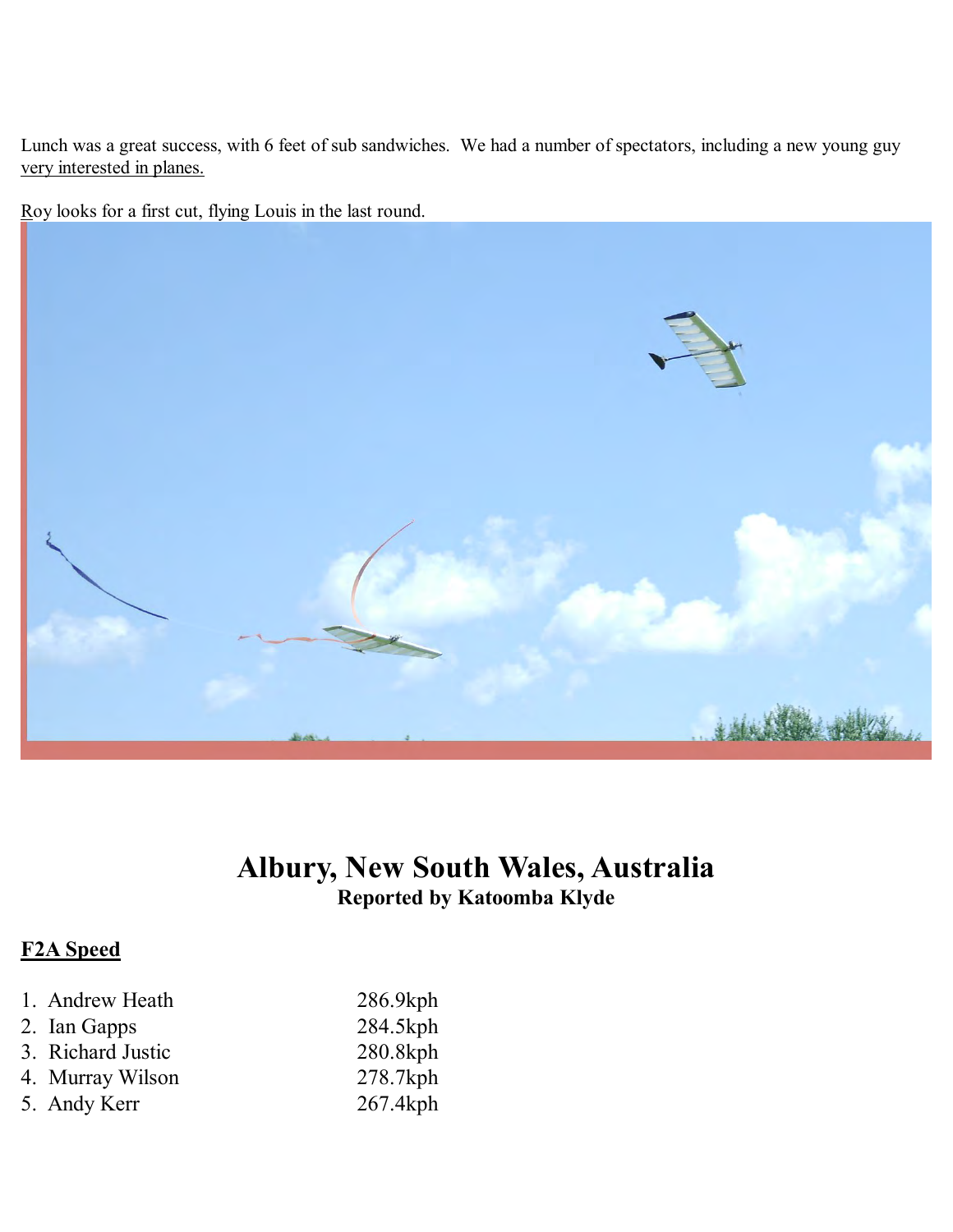### **F2C Team Race**

| 1. Fitzgerald/Ellins   | 3:11.22 | 3:14.43 | 3:09.10 | 3:20.57 | 6:26.60 Final |
|------------------------|---------|---------|---------|---------|---------------|
| 2. Christie/Brown      | 3:28.00 | 3:23.31 | 3:26.62 | 3:14.06 | 7:37.06 Final |
| 3. Leknys/Reichardt    | 3:16.91 | 3:33.41 | 3:30.91 | 3:27.03 | 30 laps       |
| 4. Wilson/Poschkens    | dnf     | 3:22.71 | dnf     | dnf     |               |
| 5. Justic/Lacey        | 3:36.62 | 3:24.75 | 3:26.72 | dnf     |               |
| 6. Potter/Harvey       | 3:45.44 | dnf     | dnf     | 3:43.88 |               |
| 7. McDermott/McDermott | 4:08.31 | 4:22.94 | 3:51.53 | 3:43.88 |               |

Fitzgerald was his usual act, very few mistakes and a hard man in the centre. Range 35 plus laps at about 17.5/10 in practice.

Christie/Brown had 51 laps and did well to get a heat in with a good stop, however, the hectic centre in the final cooked their marginal setup. A few more laps on an easier setting would have made for a great race.

Leknys/Reichardt run 35 laps but have trouble with starts. They just missed being on the team. A fast model but with a missed first catch in the final.

Wilson/Poschkens are a bit rusty.

Ron Lacey is an old TR man come back to it. We will see more from him.

Potter/Harvey seem to be trying too hard in practice and not getting a race tune.

The McDermott father/son team are new to F2C.



 **Dr. Frankenstein (aka Ken Burdick) brings the OS LA 25 to life. Funny and informative article: http://flyinglines.org/kb.frankenstein.html**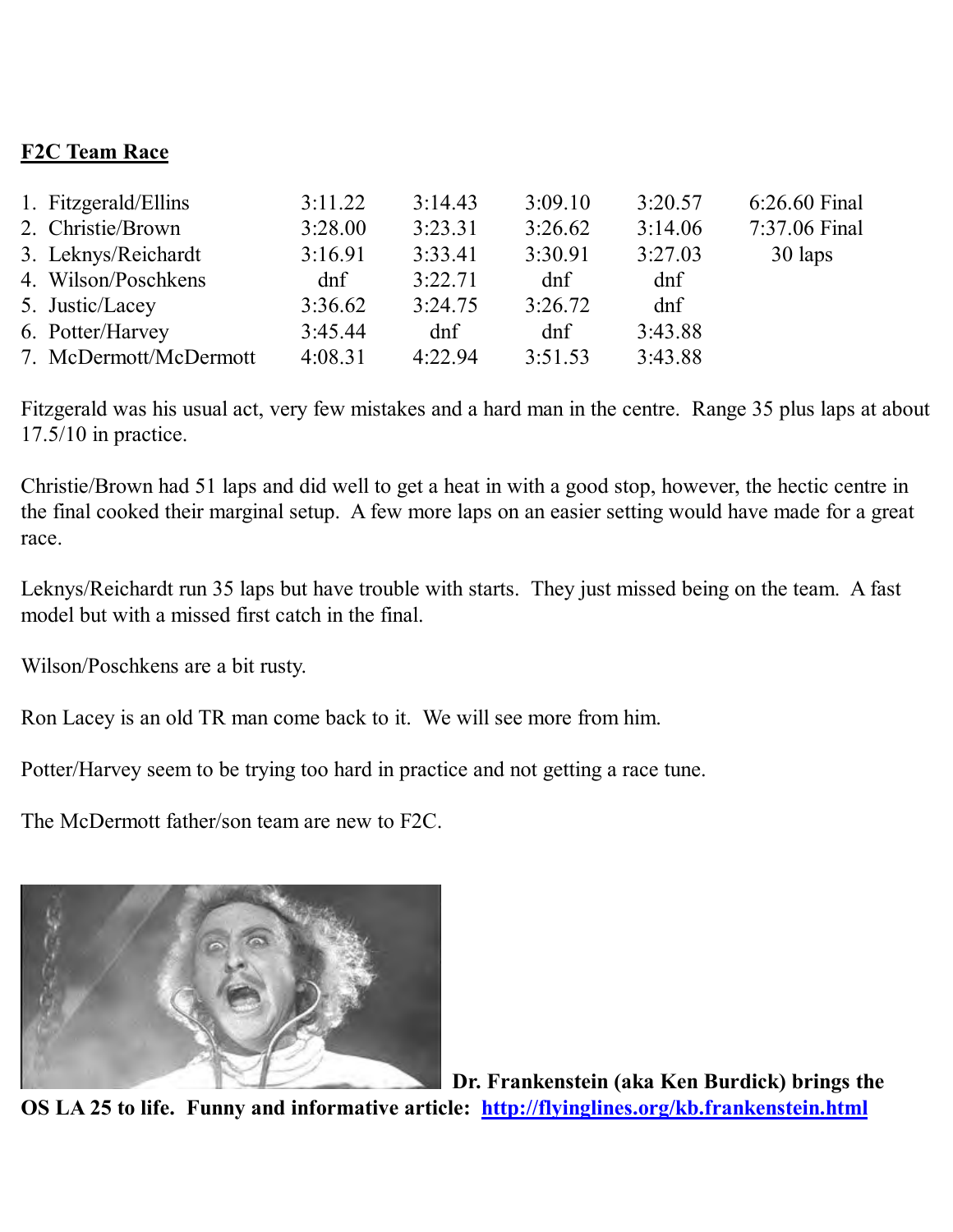

**Bob Kerr, Doug Mayer and Dave Hull in some three-up S.C.A.R. Goodyear action. Doug agreed to write an article for the newsletter (starts on the next page). Thanks to our massive budget, the Competition Newsletter was able to double his salary from when he edited the S.C.A.R. Newsletter.**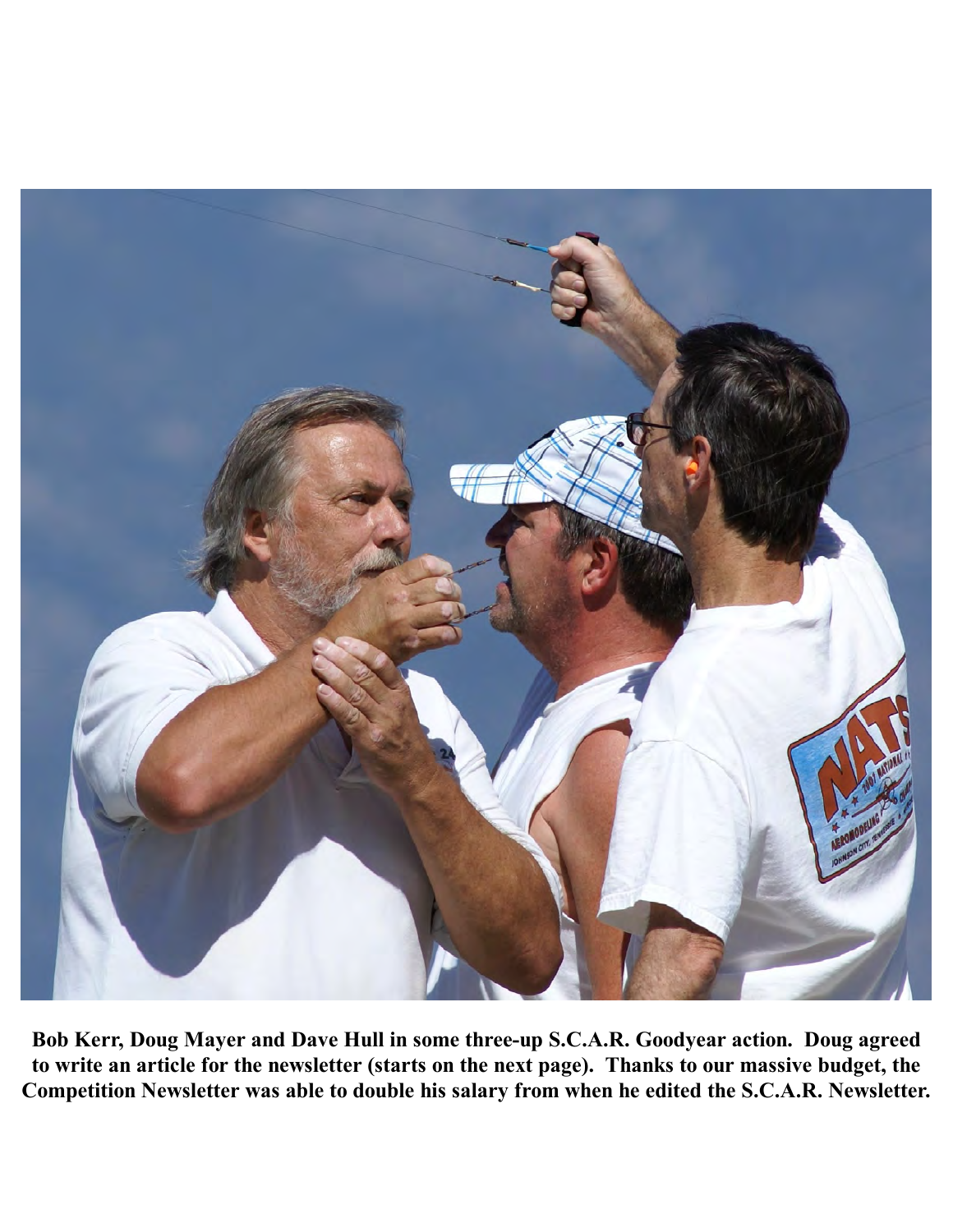Douglas Mayer mayer@kmd-arch.com 569115

Virgil Wilbur October 10 & 11, 2015, Los Angeles, California

 Charlie asked me to write up something from this weekend, and I agreed. It's been a long time, since I wrote a formal article, and unfortunately for Charlie, my editorial rates are pretty expensive, so maybe when I send him the bill, I can get out of writing any future articles.

 The Virgil Wilbur Memorial is our premier racing contest of the year, held every October. Historically, this has always been a 2 day event, a kind of "Big blowout" for the racing season. This year however; it was proposed to only be a one day event. Through the course of the year, several contests were poorly attended, and the Virgil Wilbur was re-scheduled as a 2 day event to try and get more support and more participation. I think this was the right move, and it certainly did give us 2 full days of participation. We have one fellow racer, Les Akre who makes the trip every year from Alberta Canada to race with us California guys!!! Wow!! Les drives 2 days each way to make the trip, and understandably for Les, he wants to get as much bang for his buck as he can.

 Normally, the weather in October is just plain spectacular, however this year, Southern California has been experiencing a heat wave since September that just won't let go. The daily temperatures reached 100 degrees both days and it wasn't until late in the afternoon that a breeze kicked in to help with the heat. Everyone took the heat in stride. I packed a cooler full of water for me and the boys, and everyone took plenty of time to stay in the shade if they weren't racing. I think it did affect the outcome of the contest, as things fizzled out early on Sunday, and we didn't fly SSR/Fox Race.

 Saturday was lightly attended for two reasons. Some of the guys didn't get the message that the contest was back on a 2 day schedule, so they didn't show up (until Sunday). Recognizing this, we decided to fly the less popular events on the schedule. The other reason was that a former colleague passed away. Richard Lopez is a highly regarded Combat flier in Southern California, and around the world. He has attended many world champs and was also an accomplished editor for the AMA. Rich's funeral was on Saturday, and the combat circle was silent, as all of Rich's comrades were at his funeral. Bob Kerr and Charlie showed up late in the afternoon, so we missed their participation. Our regards go out to the Lopez family for the loss of Rich. You can go the Knights of the Round circle library and view a full obituary for Rich, follow this link: http://www.kotrc.org/library/newsletters/directconnectionseptember2015.pdf

 Back to Saturday. We had a small crowd, but had fun none the less. We had the usual Don & Ron team, Les and Dave Hull teamed up, and I was kind of the odd man out. We also had Paul Wescott who helped with the timing.

 F2CN - Les and Dave Hull teamed up to fly F2CN against Don Burke and Ron Duly. I didn't follow the action (oops!), but it looked like things were going well for everyone, until late in the heats. The piloting was fine, but I think that Ron and Don had some engine problems and weren't able to finish the race. Les and Dave sailed to the finish line alone and took the victory flag.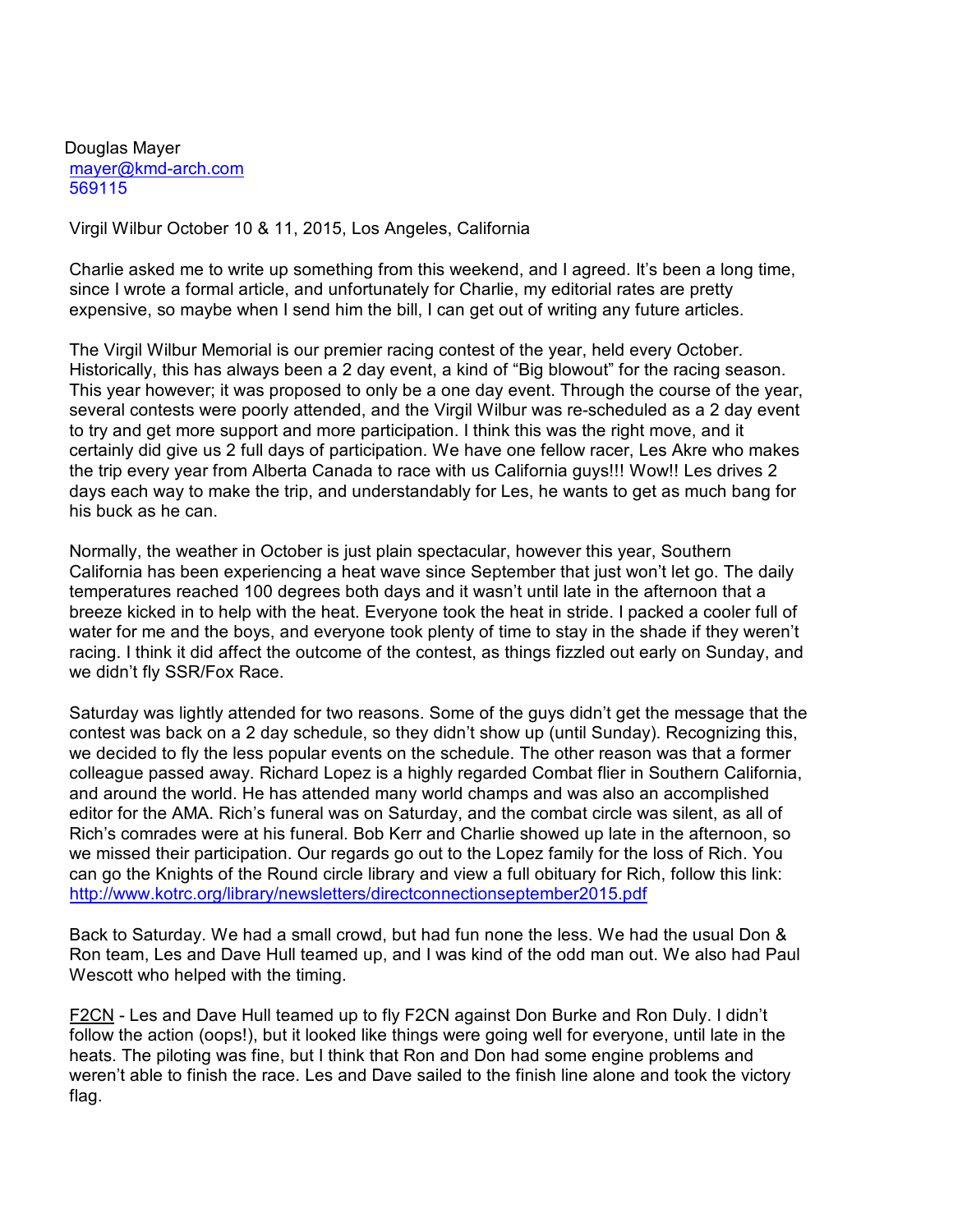Mouse 1 – I know that Mouse 1 can be aggravating to many people due to the finicky little Cox motors, but I have recently refurbished all my mice, and built a box full of motors because I have 2 little boys, Mason age 9, and Tristan age 6, and they are starting out with 1/2A. Therefore, any practice or work on my mice and motors will help me to work with my boys. I decided not to bring the boys out on Saturday because I thought 2 full days at the park in the 100 degree heat may have been too much. More on the boys on Sunday. Mouse had 3 entries, myself, Les, and Dave Hull. We had to work around having enough guys, so Don Burke pitted for me, and Les and Dave teamed up and flew both of their entries. The heat races were going really well, and we posted some really good times. Les beat me by about 1 lap / 5 seconds. Les had a 2:41, and I had a 2:46. Then everything went to hell! I decided to try a different bottle of fuel (bad idea). I feel sorry for Don, because he struggled to get a needle on this shitty fuel. Then all my plugs blew. We finally realized that his battery had come unplugged. At first we thought that I had sucked up some junk, so I swapped motors and the same grief continued. Well, Les just spanked my butt in the final as Don got stuck messing with my irritating little motor. My plane finally died, and I swung it into Les's pit. He put some of his fuel in it, and it ran just fine!! Who knew? Well, I lost the race, but fortunately realized the fuel was garbage and threw it in the trash.

 Formula Unlimited: Formula is one of those oddball events that most of the guys don't like. One reason is that most of the guys use a HB .40 which is a very heavy motor. It makes the pulling force of the airplane very strong and after a full race, you may be experiencing a sore arm. I set up my Formula with a leftover K&B .40 (with no venture restriction like quickie rat), and it simply is just not as heavy, but still gets respectable airspeed. With so few entries, I would not propose a rules change, but may suggest to my fellow modelers to consider a K&B to help keep this event alive. We usually only fly this event once a year at the Virgil Wilbur, but we no longer have my old partner, Jim Holland (he recently moved to England) and Dave Dawson didn't show up on Saturday, so we only had my entry. I thought we may "Run a race on Sunday", but Sunday was busy, and that never happened. In retrospect, I wish I'd flow one up, just to get that old dog out and keep the spirit alive. Maybe next year! I say we keep it on the schedule, and plan ahead, and we can keep this event going (for those of us crazy guys who want to keep racing it!).

 Sunday was really exciting with lots of action and a much better attendance. Before I get started, I must explain, that when I bring my 2 little boys, I get very focused on the boys, and tend to lose track of the overall contest. So, my coverage of the events is missing huge gaps because I was not participating. The good news is that we had a decent crowd. Dave Braun, Dale Long and Paul all showed up, and helped with the timing. Dave Dawson showed up and helped with pitting, Bob Kerr showed up with some entries, and we all just teamed up and helped each other out.

Quickie Rat: The guys wanted to fly quickie rat early in the day. We usually fly it last, and by the end of the day, everyone wants a break, and finishing the day with a bunch of rats is not very relaxing. So off we went to an early start with rat. Bob Kerr and Les Akre teamed up with 2 entries, and Don Burke and Ron Duly teamed up with 2 entries. I heard lots of noise, but I'm sorry to say, I was not paying attention, so look at the results, and use your imagination. Can you hear the motors? Awesome!

Kids Mouse: In between events, I got the boys out to fly some  $\frac{1}{2}$  planes. I wasn't worried about doing Junior Mouse as an event, so we just flew for fun. Mason has been going solo for a while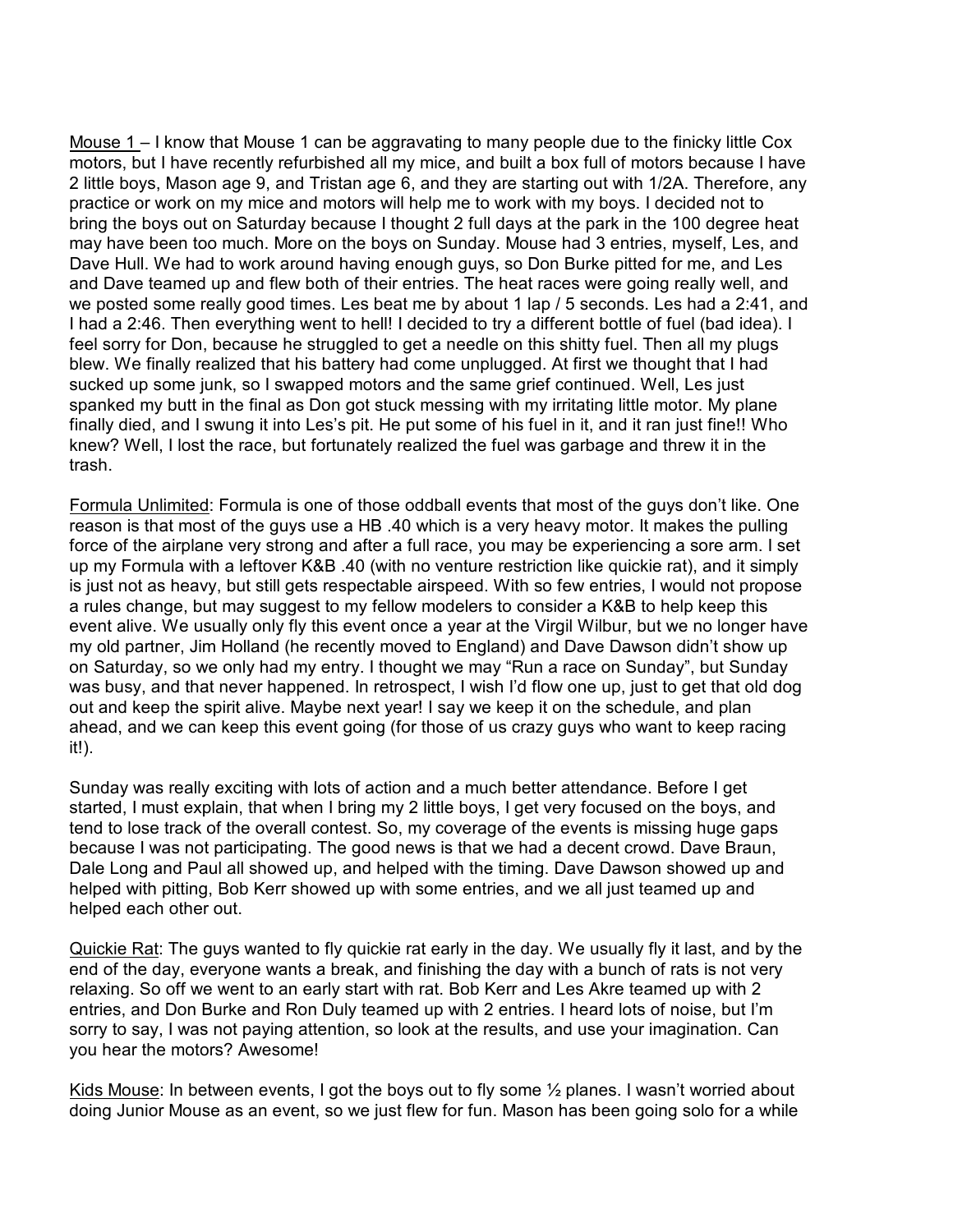now, and he flew a few heats without incident. He's becoming a good pilot, and just gets the plane in the groove and goes. Tristan, his little brother however has never gone solo, and I convinced him that today was the day. He flew his first solo heat with a ½ plane and we were all really excited!! Just about the time Tristan finished, the whole contest stops, and Ron Duly tells me, "Hey Doug, there's a 4-year old girl in the speed circle flying 1/2A proto, you should take the boys over there and enter." Once I told the boys what was going on, they said, "C'mon dad!! We have to go show that girl how to fly an airplane!!" By the time we got over to the speed circle, little Daviny was done, she had a mishap and broke her airplane. Next, we pulled the boys into the circle for their first speed flights ever. Mason went first and logged 40.5 MPH. Not very exciting, but we weren't really set up for speed. Tristan was next, and this was just his second solo flight ever, so I gave the needle a slight tweak, and he beat his big brother by 1 MPH with 41.5. Boy, was Mason upset when he heard me tell the guys that I tweaked the needle!! We offered Daviny a chance to compete with our plane, but she was pretty shy, and didn't want to borrow our plane. I met the speed guys under the tent and filled in all my paper work for the boys, and they said they would have some awards for us later.

 Clown: Oh yeah, here's another one of my lame reports. The guys were flying Clown while we were in the speed cage with the boys. I heard some noise, like a kitty cat, meeeeooow, meeeoow, meeeoow………..I think it was some Clown racers going around and around, but I'm not sure because I wasn't watching again, so look at the results, and use your imagination. Can you hear the Kittys? Awesome!

 SCAR Goodyear: Finally our best event of the weekend with 5 entries. Jed Kusik showed up at the contest to hang out with the guys and give away some tools. He's planning to move to Austin, Texas soon, and just hasn't made all of the final arrangements. Since we had so many entries, I asked Jed if he would pit for me. Jed Agreed, so finally, we had some 3-up action. Jed teamed up with me, Bob Kerr teamed with Les, Of course we had Don & Ron and Dave Dawson and Dave Hull raced together, hey wait a minute….that sounds familiar, doesn't it? I think its been a while since we've seen Dave & Dave racing together. The heats went well, and the only major excitement was my shitty landing. My motor died right in front of the pit, and I tried to put it down….uuuuhhhh…bounce…bounce….crash!!!....that sucked! I probably should have whipped a lap and done a better landing. Oh well, no damage to the plane, and off we went for some more laps. After the heat races, Dave Hull cried uncle because his back has been bothering him, and he said he was done. I'm pretty happy for Dave because I think he got a lot more races and a lot more heats than he thought he might have before his back crapped out. Anyway, the final was just a 2 up with me and Jed against Les and Bob. I must give Les a lot of credit, that guy drives 1,000 miles to hang out with us, and he's such a gentleman, but don't trust him! He really drives all that way to hand you your ass on a platter. Well, what the heck! I can't think of a nicer guy to kick my ass. Good job Les, we love you, keep coming back to the Virgil Wilbur!

 SSR/FOX; Les asked me if I wanted to fly SSR, and I must admit, I got very selfish. I had prepared a Goodyear plane for Mason, and I said, "I'm sorry, but I promised Mason that he'd fly a Goodyear today, and I'm going to do that next." It was stinking hot, and I didn't know how much longer things would go. Well, it was 100 degrees, and everyone was fading pretty fast, so I think, the contest just kind of faded away, and everyone started packing up. I never really said "NO", but we never ended up flying SSR.

 Kids Goodyear: Well, Tristan wasn't the only first solo of the day. I put Mason on a .15 Goodyear for the first time. My good friend and racing partner of 5 years, Jim Holland, gave me a beautiful El Bandito sport Goodyear for Mason before he moved to England this spring. What an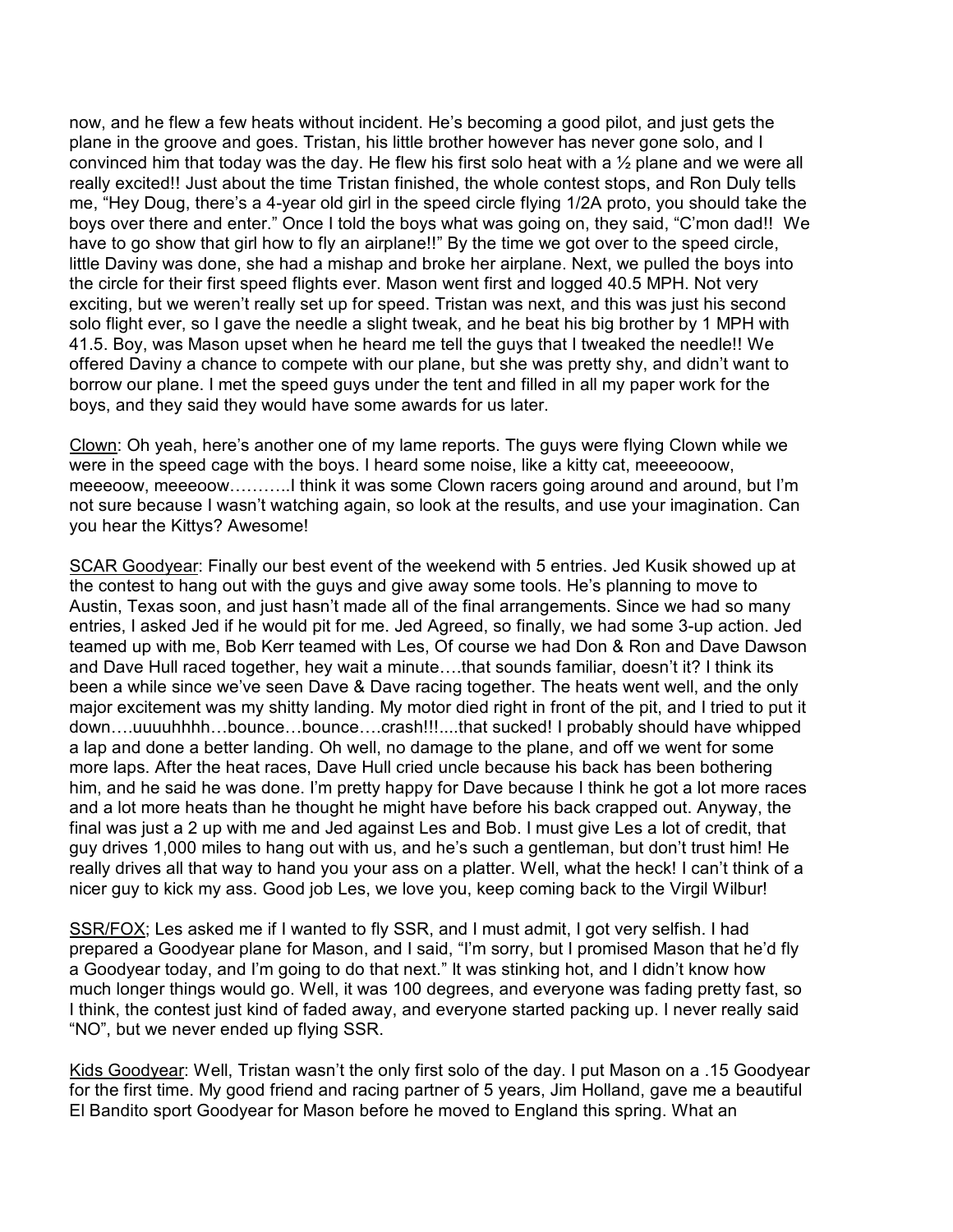awesome gift!! Thanks Jim! It needed some minor repairs, but I got it ready and put a Fox .15 BB on the nose, and it was perfect for Mason. He was so excited to fly "A big person's airplane." We started out slow and ran heat after heat, faster and faster. By the end of our practice, he was whipping the plane into the pits……………and with that note, I'll bid you farewell. It's time for a new generation of racers to take to the circle, LOOK OUT! The kids are coming, until next time, RACE FAST, AND KEEP YOUR LINES TIGHT! Doug Mayer

### **1/2A Mouse 50 lap heat 100 lap final**

Dave Hull/Les Akre 2:41.75 5:09.19 Dave Hull/Les Akre 2<sup>nd</sup> entry 3:23.88 5:32.07 Doug Mayer/Don Burke 3:40.61 57 laps bad fuel Doug Mayer/Don Burke 2<sup>nd</sup> entry 2:46.18 32 laps bad fuel

#### F2CN 100 lap heat

Dave Hull/Les Akre 4:56.61

### **Quickie Rat 70 lap heat**

Bob Kerr/Les Akre 3:10.87 Bob Kerr/Les Akre 2<sup>nd</sup> entry 3:14.32 Ron Duly/Don Burke 3:30.31 Ron Duly/Don Burke  $2<sup>nd</sup>$  entry DQ lost wheel

### **S.C.A.R. Goodyear 100 lap heat 200 lap final**

Bob Kerr/Les Akre 4:13.06 8:44.74 Doug Mayer/Jed Kusik 5:43.35 11:10.10 Dave Hull/Dave Dawson 4:32.84 Bob Kerr/Les Akre 5:20.73 Dave Hull/Dave Dawson 2<sup>nd</sup> entry 5:54.29

### **NCLRA Clown Race 60' foot lines** 15 minute race

Dave Hull/Les Akre 277 laps

#### **Super Slow Rat/Fox Race** Not flown

Ron Duly/don Burke 32 laps NVA problem

Ron Duly/Don Burke 146 laps Kangaroo landing, broke stab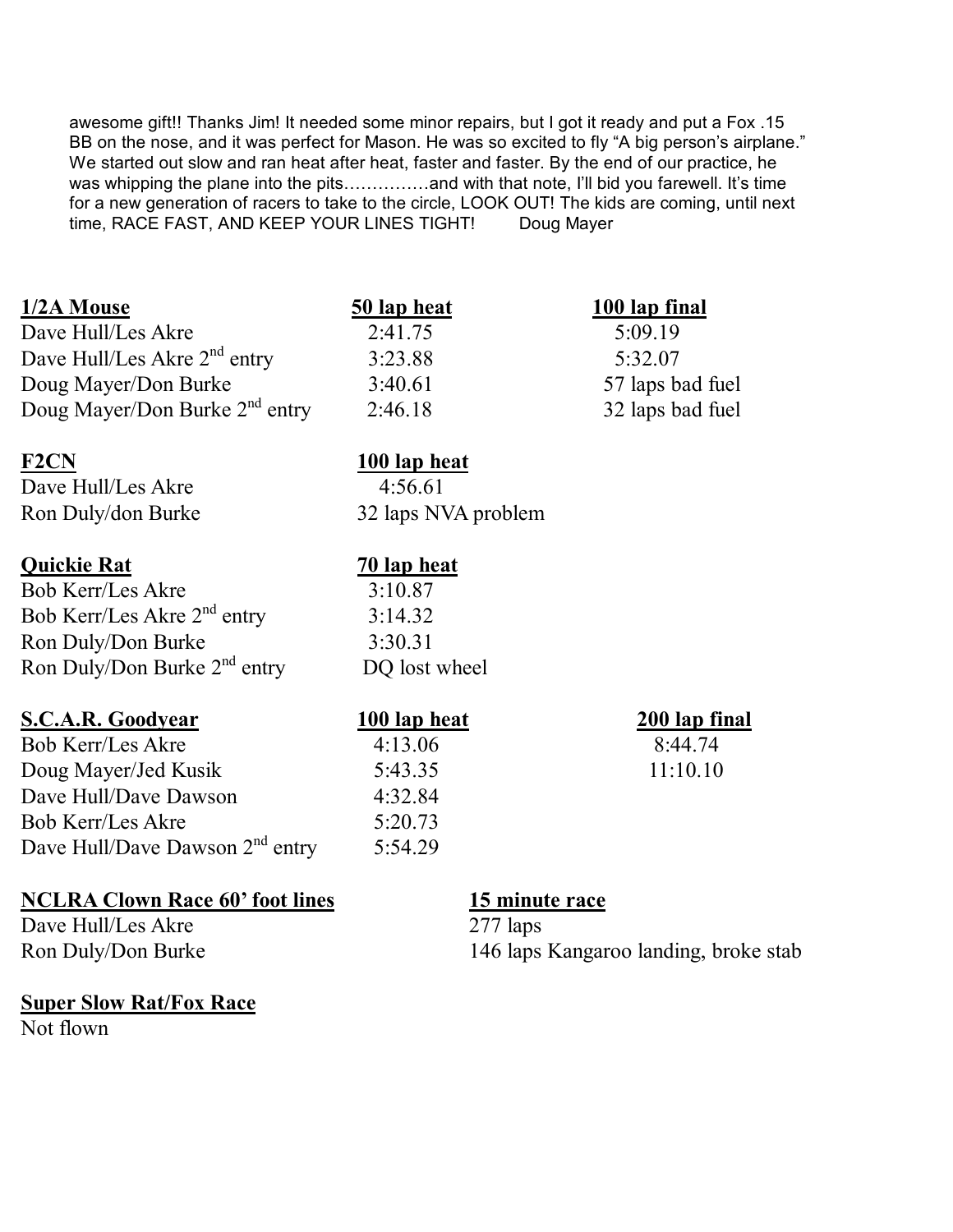

**Mason with his Goodyear. Mason and Tristan receive certificates from Joe Brownlee.** 



**Doug Mayer - Proud Daddy.**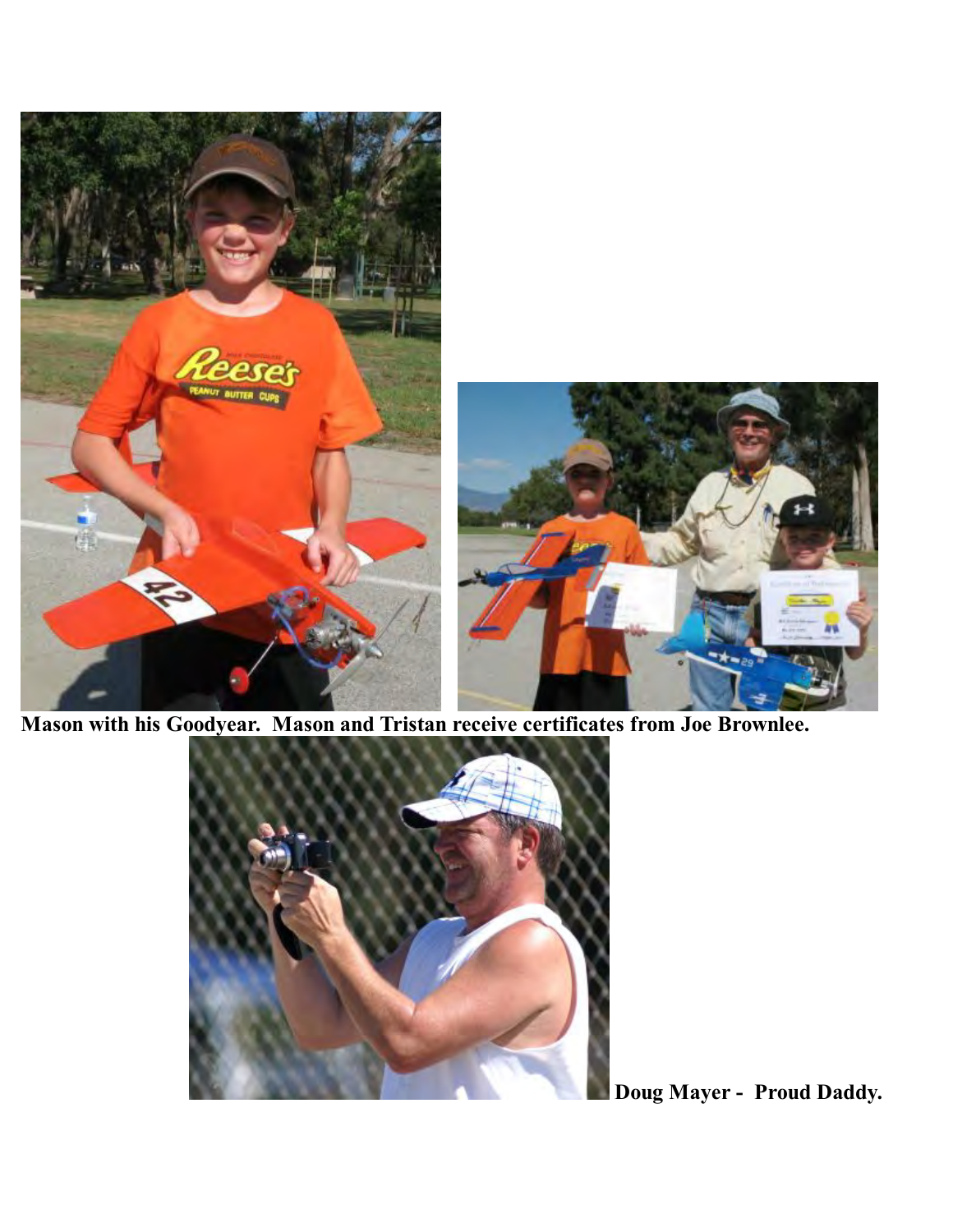

**Dane Martin flying his 1/2A Proto. Below he's with daughter Daviny and HER 1/2A Proto. A "kid friendly"pylon is being fabricated.** 



**Dane's article** *Speeding into the Pylon!* **starts on the next page.**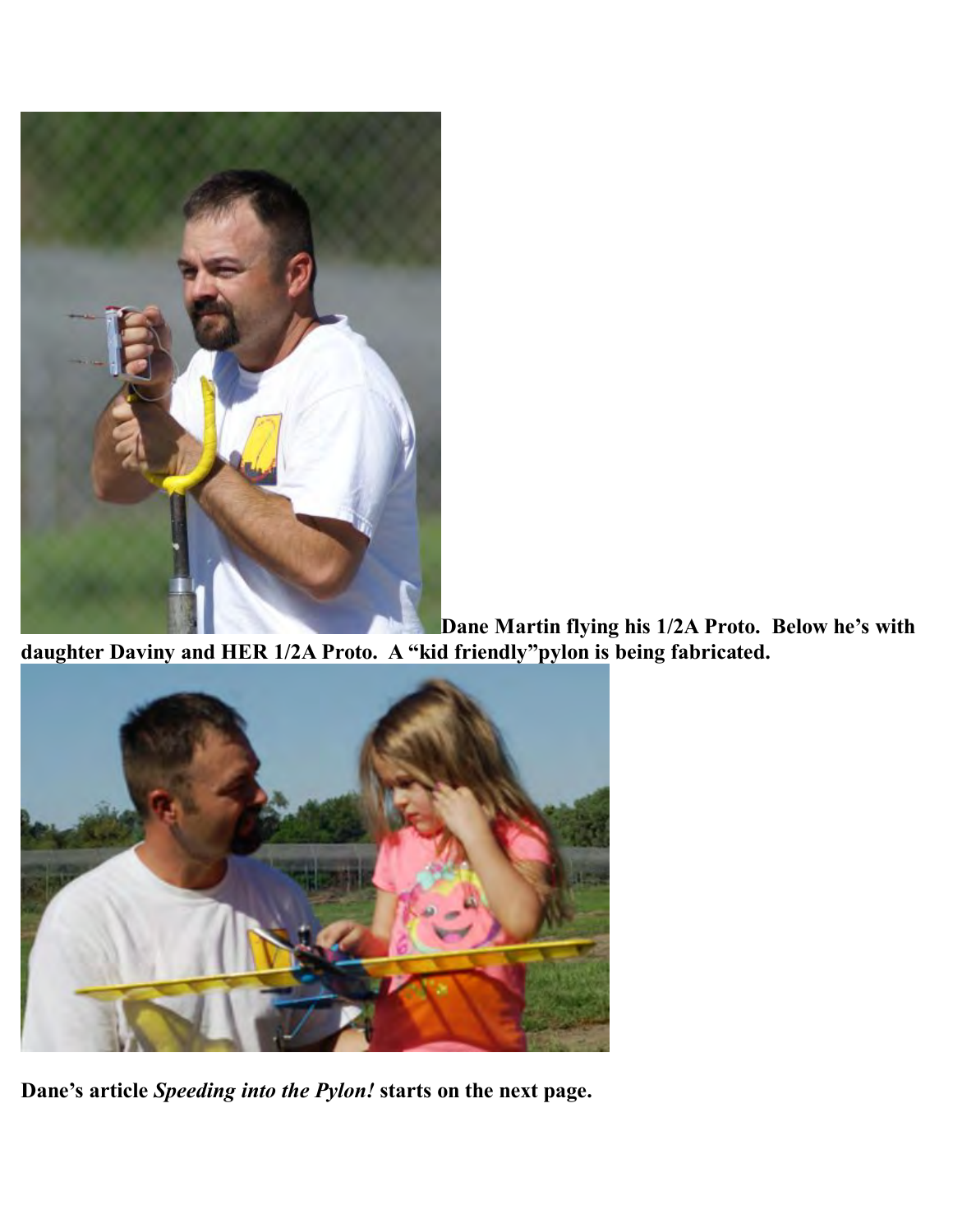## **Speeding into the Pylon! Dane Martin**

On Wednesday October  $7<sup>th</sup>$  I decided I needed to attend the Virgil Wilbur Memorial in Whittier. This gave me only a couple days to build and finish a 1/2A Proto entry. My 4 year old daughter, Daviny, said she wanted to fly something there also. I quickly drew up some plans for a Sweepette I already had and scratch built that on Wednesday night. Thursday night I modified the nose of a scratch built Zinger and bolted on a Cox Stunt Bee for Daviny. Then I glassed all the parts for my new Sweepette. Friday night was final assembly of the Sweepette including gear, bladder tank and engine mounting. Saturday is family day, so nothing was done as far as modeling.

My cousin Butters (Patrick Martin), his wife Miranda and baby Emma stayed the night Saturday. We woke up at 0330 to hit the road at 0400 on Sunday the 11<sup>th</sup>. We arrived seemingly at the same time the crowd came in. I hurried up and made a new set of lines for Daviny. Butters was to fly the Sweepette I flew in the Bill Nusz Memorial in April but the Cox TD seized up in the cage. We had an extra engine but he decided to talk with the guys and help time. I flew the new Sweepette with a Profi 049 to a whopping 62mph! Oh well, it was a 5mph improvement over my attempt in April. Daviny flew next with her Zinger. She had a great take off, but the plane jumped down as soon as she got to altitude. This happened a few times while Joey and Butters kept restarting the plane. Joey found the elevator had a lot of down and very little up. Sorry Daviny!!

I found out that day just how important the technique is in flying around a pylon. I flew my Sport Jet a few times and on 65' lines got a speed of 120mph. Joey Mathison walked out to the handle and delivered a humbling flight at 133mph on my own equipment!! Butters took my new Sweepette for his first solo in the pylon. Howard Doering and I got the Profi fired up and Butters had a nice take off. He went around a couple laps and managed to present me the opportunity of building another 1/2A Proto plane for the next event. The engine run sounded great at least…..

Lots of lessons learned at this event. Fly fast, but take your time preparing. Just because I can fly, doesn't mean a four year old girl can. Also, sometimes it doesn't mean a 29 year old guy can either…..ha ha.

I'll finish up some new planes that are *Kid Friendly* for Daviny. Now she says she needs to fly a whole flight and fly faster than me. That doesn't sound unreasonable.

My step son Aiden and Kristina were not able to attend this event because of the short time frame and work schedules. But the whole family will be at the Toys For Tots event in December. Aiden has his plane ready to go!

Dane Martin, Safety Officer of the Las Vegas Circle Burners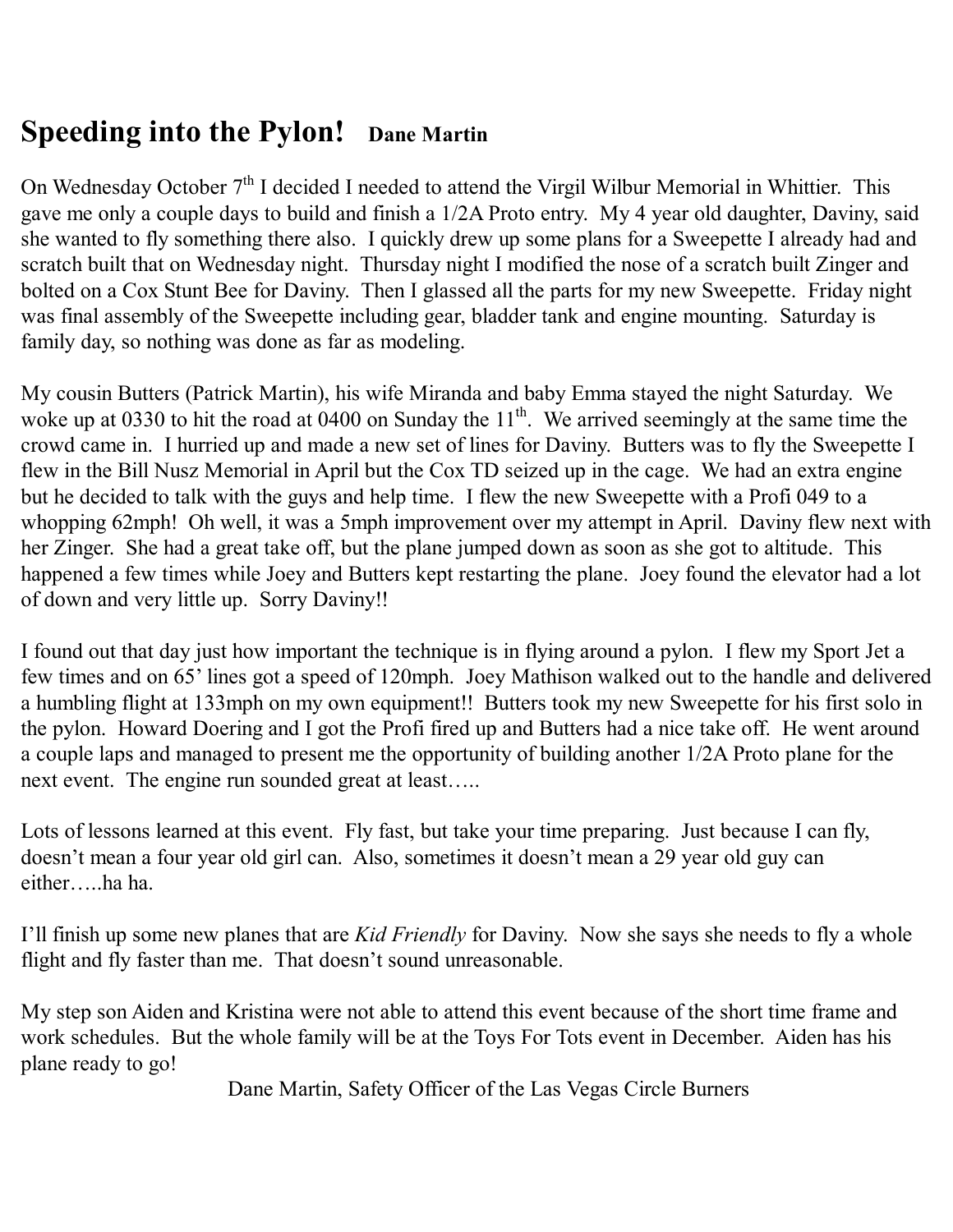

**Butters prepares for first solo in the pylon.** 



**Dane's Hobby King powered** 

**Sport Jet. Butters (Patrick Martin) spent a lot of time holding on to that pylon since the Cox TD proved to be quite temperamental. The crank seemed like it was seizing in the case.**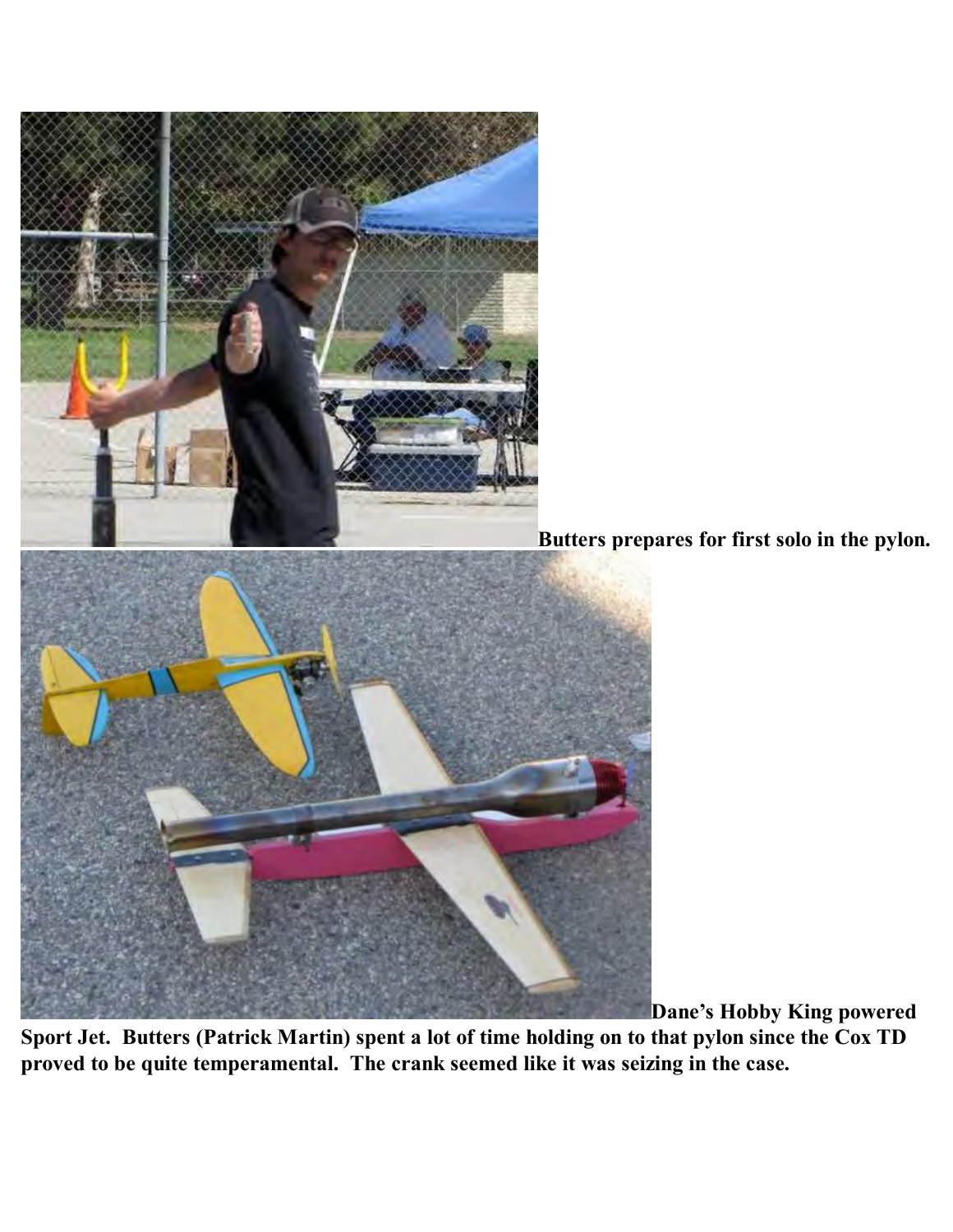

**Dick Hart releases his Fast Jet with Joey Mathison on the other end. You don't have to be as strong as Joey to fly a Fast Jet or D-Speed……but it helps.** 

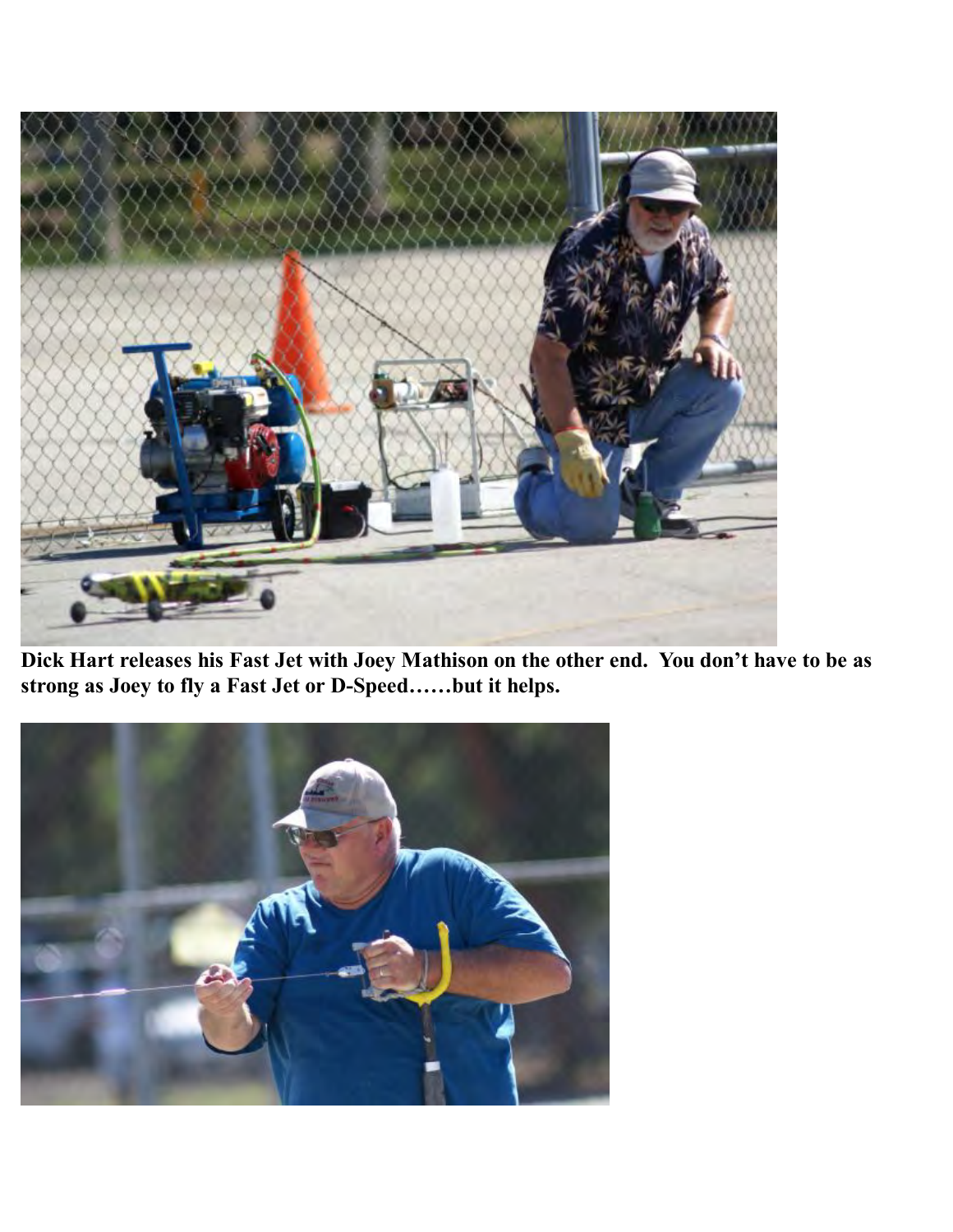

**Your Editor watched Dick Hart assemble his Fast Jet engine before the flight as seen in the previous pictures. The item on the right is a slightly modified reed stop and to the left is a highly modified version. Great care is taken in making sure the reed is aligned properly and seals tightly over the inlet ports. The backside is curved to help control how far the reed opens and the cut aways should help flow into the combustion chamber. If you blow into the inlet, and the reed is properly seated, it will actually produce a G sharp tone, that equals 187mph.** 



**Why give yourself a migraine trying to use a TD 049** 

**in 1/2A Proto? Combat engines like this Profi or the Cyclon and Fora are so much easier to deal with. The needle assembly is designed to work with a bladder system, so you may need to install a different assembly if using suction. APC props are plenty good to get started.**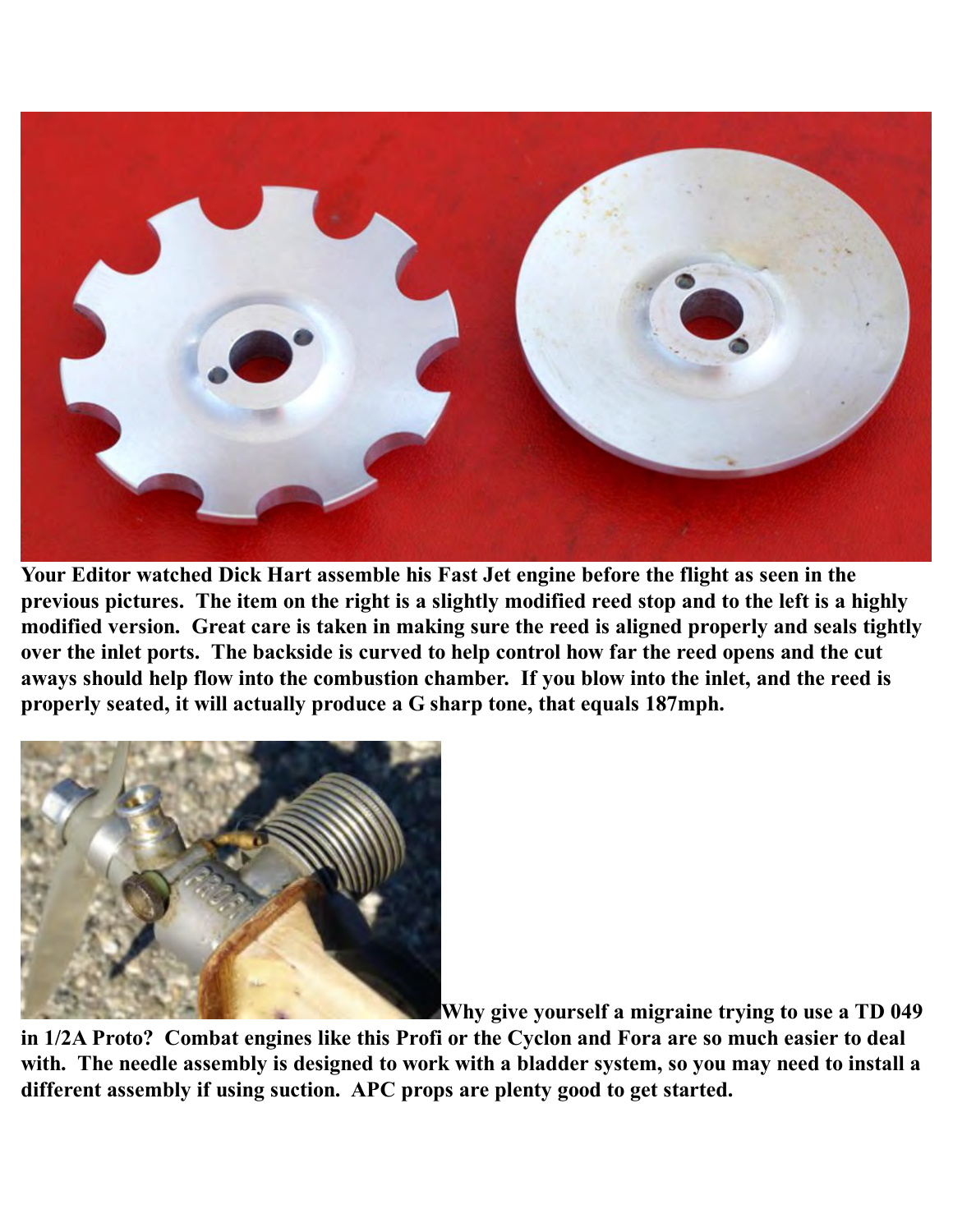## **GRAN CANARIA INTERNATIONAL V&V 2015**



The aeromodelling club Tamarán and the Canary Federation of air sports (FECDA) have organized for the 15th consecutive year the V&V 2015, an event in which every year we put much effort so that you come to Gran Canaria to compete and of course to enjoy practicing what you like most… the aeromodelling. In addition to these valid competitions for the national Spanish selection, we have more activities in which you can take part in them, if you think that you do not have the necessary level of skill to participate in the F2B-FAI events that we organize. We have thought of organizing OLD TIME STUNT and BEGINNER aerobatics, also COMBAT speed limit.

## **INFORMATION**

**http://www.clubtamaran.com/v&v2010ING.htm**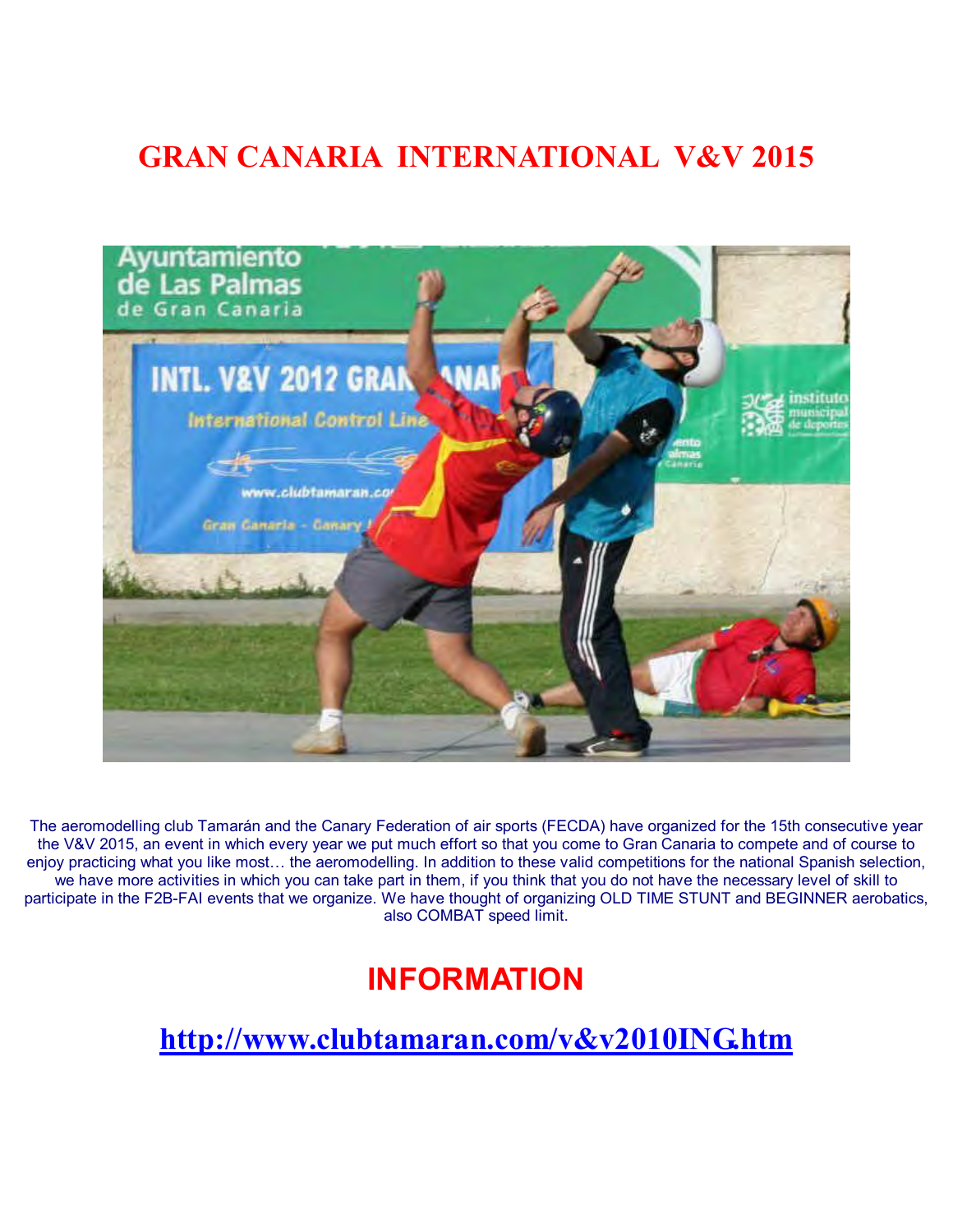#### **Vintage Stunt Championships XXVIII**

#### March 15 - 19, 2016

**Flying Site:** 

Christopher Columbus Park, 4600 North Silverbell Rd, Tucson, AZ 85745 Daily at 8:00 AM. Official flights start no later than 8:30AM.

**Pilots meeting:** Hotel and Banquet Hotel Tucson City Center, 475 N Granada Ave., Tucson, AZ 85701 Phone: (520) 622-3000

· Free full breakfast buffet @ 6:30AM and free happy hour 5:00 to 6:30 PM

- \$65 + tax 2 queens or one king suite (Must reserve by Feb 23, 2016)
- 
- \$75 + tax 2 bedroom suite, 2 queens or one king + sleeper Sofa in the 2nd room<br>Classic & Super 70's Appearance Judging Wed. (Mar 16) starting promptly at 4:30PM at the Hotel Tucson City Center

Ringmaster S-1 Ringmaster required, no BOM, flown on grass. You may enter OTS, IGN OTS, and Ringmaster OTS if you wish.

Exhibition Event - We invite you to fly or exhibit something COOL, interesting or representative of any early era of control line. Exhibition to be held immediately after OTS on Tue & Wed. No pre-entry or fee required. Just show up with a current AMA license and show us something cool.

Entry Deadline: Friday March 4th, 2016. By this date and time we need to have received your entry. John Callentine's mailing address is on the registration form. Registration form is also available for download at www.comaconline.org Our policy is to return your entry fees if you have registered and cannot attend for any reason

Awards Banquet: sign-up is held open until after the start of VSC. If you wish to attend the banquet and have not signed-up, check with John Callentine at the flying site by 8 AM, March 16th. Refunds for the banquet cannot be made after 8 AM, Wed. March 16th Raffle: Drawing at Appearance judging on Wed - donations welcome and appreciated - Contact Ken Guilford 602-908-2810

|                                                                                                                |                                                                           | REGISTRATION FORM: VSC-XXVIII (28) March 15-19, 2016                                                                                                                                                                                                                                                                                                                                                                       |                                                                                         |                                                                                                                           |                                                                                    |  |
|----------------------------------------------------------------------------------------------------------------|---------------------------------------------------------------------------|----------------------------------------------------------------------------------------------------------------------------------------------------------------------------------------------------------------------------------------------------------------------------------------------------------------------------------------------------------------------------------------------------------------------------|-----------------------------------------------------------------------------------------|---------------------------------------------------------------------------------------------------------------------------|------------------------------------------------------------------------------------|--|
| NAME: A CONTRACTOR OF BUILDING                                                                                 |                                                                           |                                                                                                                                                                                                                                                                                                                                                                                                                            |                                                                                         |                                                                                                                           | AMA#                                                                               |  |
|                                                                                                                |                                                                           | STREET: Zip CITY: STATE: Zip                                                                                                                                                                                                                                                                                                                                                                                               |                                                                                         |                                                                                                                           |                                                                                    |  |
| <b>EMAIL ADDRESS:</b>                                                                                          |                                                                           |                                                                                                                                                                                                                                                                                                                                                                                                                            |                                                                                         |                                                                                                                           |                                                                                    |  |
|                                                                                                                |                                                                           | Needed if you would like entry confirmation<br>(Only if staying at flying site overnight)                                                                                                                                                                                                                                                                                                                                  |                                                                                         |                                                                                                                           |                                                                                    |  |
|                                                                                                                |                                                                           | FOR ANY AND ALL EVENTS: I hereby certify that I have read all information accompanying the entry form, and that the model(s) entered by me will be<br>built by me (if required) and flown in compilance with the current Competition Requiations (both AMA and PAMPA), and will previously have been<br>successfully flight tested and proved to be airworthy in accordance with the Official AMA Safety Code.             |                                                                                         |                                                                                                                           |                                                                                    |  |
| Signature: the contract of the contract of the contract of the contract of the contract of the contract of the |                                                                           |                                                                                                                                                                                                                                                                                                                                                                                                                            | BOM rule, as it applies to VSC is posted on<br>the Cholla Chopper web Site              |                                                                                                                           |                                                                                    |  |
| <b>EVENTS ENTERED:</b>                                                                                         |                                                                           |                                                                                                                                                                                                                                                                                                                                                                                                                            |                                                                                         |                                                                                                                           |                                                                                    |  |
| OTS @\$20.00                                                                                                   |                                                                           | (Tues. $15^{th}$ – Wed. $16^{th}$ )                                                                                                                                                                                                                                                                                                                                                                                        |                                                                                         | OTS/OTS IGN-current PAMPA rules - BOM not rea'd                                                                           |                                                                                    |  |
|                                                                                                                | IGN OTS @ \$20.00 (Tues. $15^{\text{th}} - \text{Wed. } 16^{\text{th}}$ ) |                                                                                                                                                                                                                                                                                                                                                                                                                            |                                                                                         | Ringmaster OTS - no BOM rule & no bonus for self-bullt models<br>-Classic & S/70 - no BOM. Zero (0) for appearance if the |                                                                                    |  |
|                                                                                                                |                                                                           | OTS Ringmaster @ \$20.00 (Tues. 15 <sup>th</sup> - Wed. 16 <sup>th</sup> )                                                                                                                                                                                                                                                                                                                                                 | contestant did not build the airplane                                                   |                                                                                                                           |                                                                                    |  |
| <b>Classic @ \$20.00</b>                                                                                       |                                                                           | (Thru. 17th - Sat. 19 <sup>th</sup> )                                                                                                                                                                                                                                                                                                                                                                                      | One round each day using all three asphalt circles. Two                                 |                                                                                                                           |                                                                                    |  |
| Super 70s @ \$20.00 (Thru. 17th - Sat. 19 <sup>th</sup> )                                                      |                                                                           |                                                                                                                                                                                                                                                                                                                                                                                                                            | highest scores of three flights will be added together for<br>the final score & placing |                                                                                                                           |                                                                                    |  |
| Chopper web site: www.compronline.org                                                                          |                                                                           | ARF's, ARC's, purchased or borrowed models are allowed in all events, but, models entered in Classic or Super 70s receive a zero (0)<br>for appearance points. No more than two contestants can fly the same plane in the same event. Example: Contestant "X" and contestant<br>'Y' can fly the same plane in Classic but no one else. This goes for OTS, OTS Ign, and Ringmaster as well. For details refer to the Cholla |                                                                                         |                                                                                                                           |                                                                                    |  |
|                                                                                                                |                                                                           | <b>Awards Banquet Selections (Sat Night March 19)</b>                                                                                                                                                                                                                                                                                                                                                                      |                                                                                         |                                                                                                                           |                                                                                    |  |
|                                                                                                                |                                                                           | Beef Top Sirloin @\$30.00, Names:                                                                                                                                                                                                                                                                                                                                                                                          |                                                                                         |                                                                                                                           |                                                                                    |  |
|                                                                                                                |                                                                           | Chicken Marsala <b>@\$30.00, Names:</b>                                                                                                                                                                                                                                                                                                                                                                                    |                                                                                         |                                                                                                                           |                                                                                    |  |
| Salmon @\$30.00, Names:                                                                                        |                                                                           |                                                                                                                                                                                                                                                                                                                                                                                                                            |                                                                                         |                                                                                                                           |                                                                                    |  |
|                                                                                                                |                                                                           | Entry must be received no later than Friday March 4, 2016                                                                                                                                                                                                                                                                                                                                                                  |                                                                                         |                                                                                                                           |                                                                                    |  |
|                                                                                                                |                                                                           | Make Checks Payable to John Callentine (Email Johncallentine@gmail.com)                                                                                                                                                                                                                                                                                                                                                    |                                                                                         |                                                                                                                           |                                                                                    |  |
|                                                                                                                |                                                                           | Mail to: John Callentine, 5625 W. Owl Ridge Rd., Tucson, AZ 85745                                                                                                                                                                                                                                                                                                                                                          |                                                                                         |                                                                                                                           |                                                                                    |  |
| CD: Jim Hoffman:<br>2658 W. Montgomery Drive<br>Chandler, Az. 85224<br>Home 480-897-0630                       |                                                                           | Assistant CD: Leroy Black<br>25526 W. Rio Vista Lane<br>Buckeye, AZ 85326<br>Home: 623-327-9227                                                                                                                                                                                                                                                                                                                            | <b>STEP</b>                                                                             |                                                                                                                           | John Callentine<br>5625 W. Owl Ridge Rd<br>Tucson, Az. 85745<br>Home: 520-743-7835 |  |
| Cell: 480-329-3316                                                                                             |                                                                           | Cell: 623-326-4110                                                                                                                                                                                                                                                                                                                                                                                                         |                                                                                         | Cell: 520-631-5420                                                                                                        |                                                                                    |  |

Email: Lindyle1@yahoo.com

Email: Johncallentine@Gmail.com

CHOLLA CHOPPERS WEB SITE: www.ccmaconline.org

Email: windswept4@cox.net